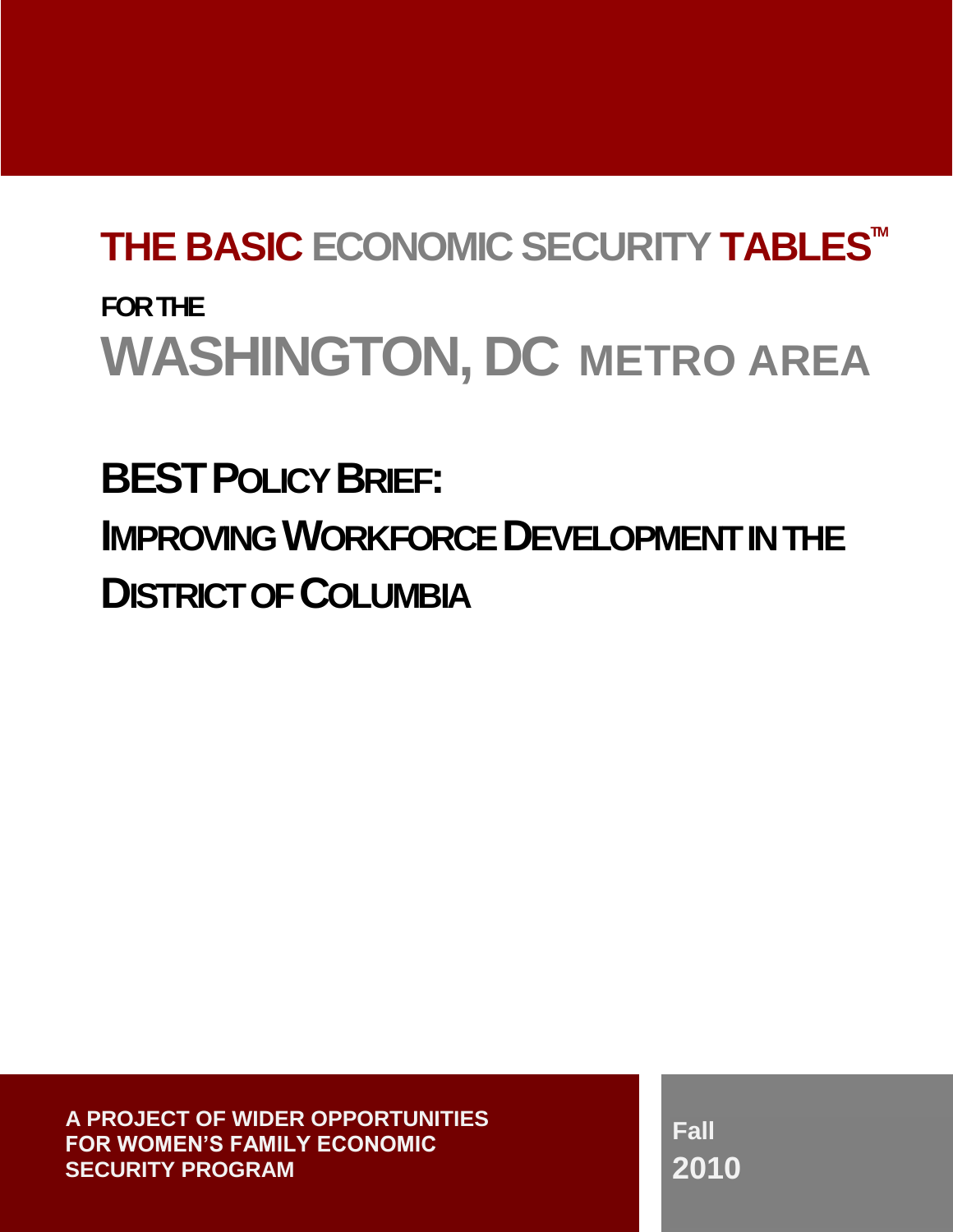© Copyright Wider Opportunities for Women, 2010.

The Basic Economic Security Tables<sup>TM</sup> (BEST) are tabulated by Wider Opportunities for Women (WOW) and the Center for Social Development (CSD) at Washington University in St. Louis as part of the national BEST Initiative led by WOW.

**The development of the Washington, DC Metro Area BEST Campaign and the BEST is funded by the Washington Area Women's Foundation, the Freddie Mac Foundation and the Ford Foundation.**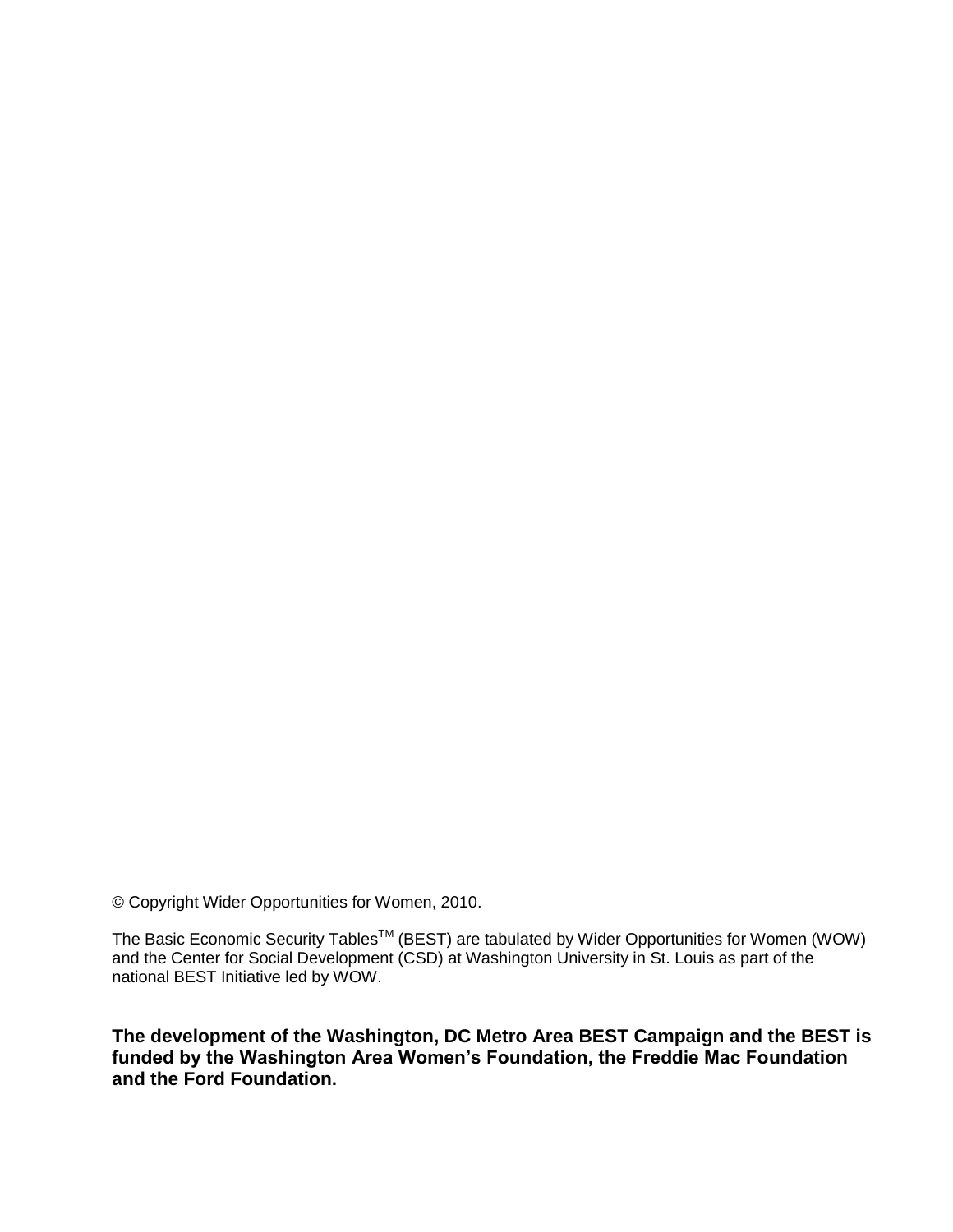## **Wider Opportunities for Women (WOW)**



The national BEST Initiative is a multi-year, research-driven campaign to raise awareness of the true cost of moving beyond survival to economic security. The BEST combines coalition building, research, advocacy, education and outreach at the national, state and community levels to promote the economic well-being of lowincome families through economic development and creation of good jobs—those that offer employment-based benefits such as health insurance and retirement savings plans and that pay or offer a pathway to family-sustaining wages.

## **Center for Social Development, Washington University-St. Louis**



**GEORGE WARREN BROWN SCHOOL OF SOCIAL WORK**  The Center for Social Development conducts research that informs how individuals, families, and communities increase capacity, formulate and reach life goals, and contribute to the economy and society. The Center for Social Development's principal focus is on families and communities at the bottom of society. Major areas of work include Asset Building and Civic Engagement & Service.

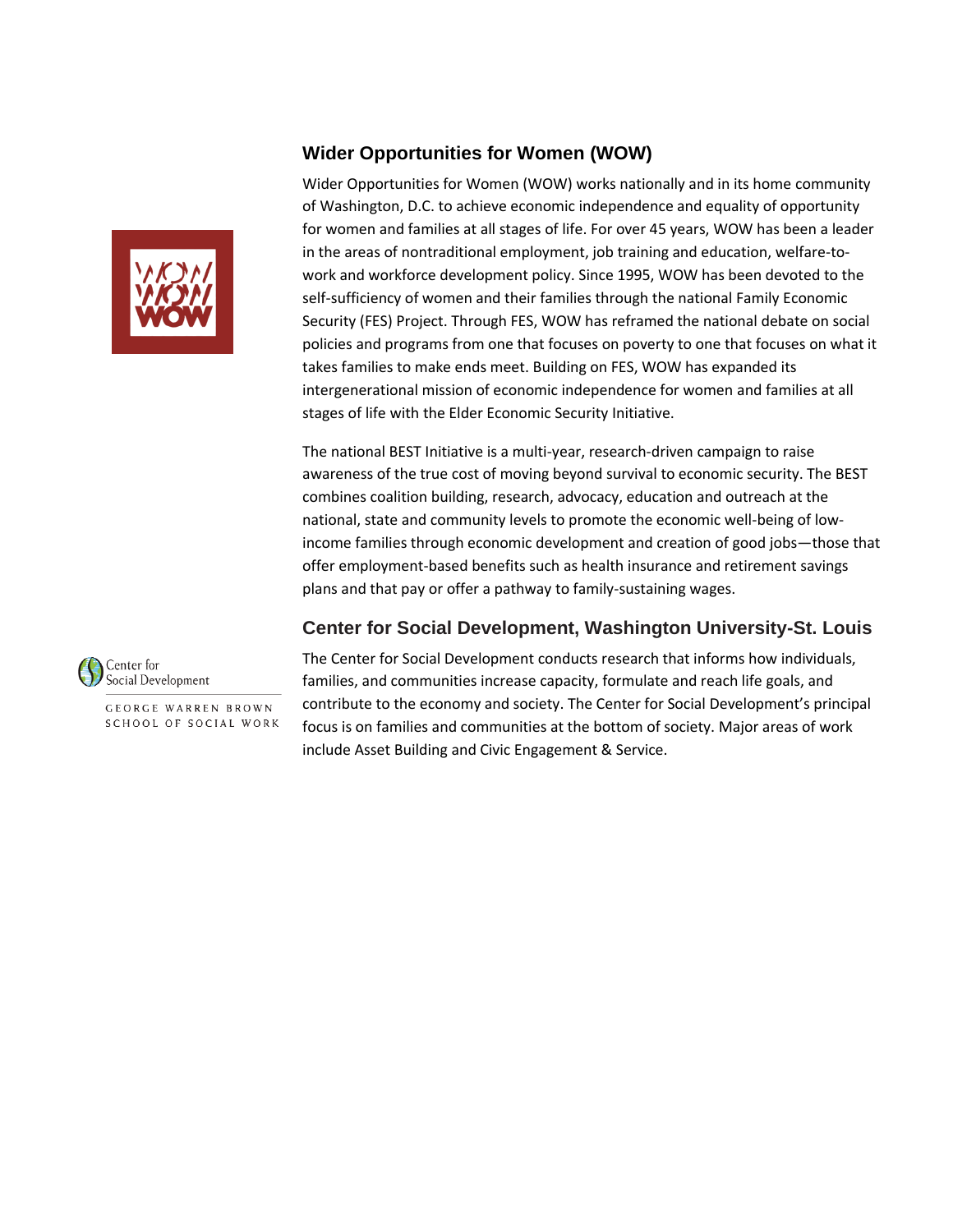# Too Few Good Jobs, Insufficient Education and Training and a Lack of Savings Prevent District Residents from Achieving Economic Security

As Washington, DC grapples with and emerges from the "Great Recession," it must prepare for recovery, and place a renewed emphasis on moving economically vulnerable DC families onto a path of economic security. Public, private and non-profit sectors can reframe their policy and program goals with a lens of economic security by: (1) defining, creating and supporting good jobs; (2) improving the District's workforce system; (3) working to limit or reduce the high cost of living for District residents; and (4) promoting savings.

## District Residents with a Wide Range of Incomes Lack Security

In 2009, the poverty rate in Washington, DC was 18.4%, up from 15% at the beginning of the decade.<sup>1</sup> In difficult economic times, the poverty rate is an important and convenient indicator of the number of individuals and families mired in the most severe of financial crises. Because it is one-dimensional, however, the federal poverty level (FPL) sheds no light on the actual cost of living, the causes of income inadequacy, nor the consequences of living in poverty.

The official poverty level also does not indicate the number of people—including some in DC's middle class—who live above the poverty line but lack some or several of the many elements of economic security. A national research project conducted by Lake Research Partners and Wider Opportunities for Women shows that Americans realize that poverty and security are distant, and that they "have a very different perspective from the current federal poverty guidelines on how much it takes for families and senior citizens to make ends meet on a daily basis."<sup>2</sup> The FPL for a family of four is \$22,050.

However, 64% of Americans believe a family of four needs more than \$50,000 to make ends meet. Fortyfive percent believe a family of four needs \$60,000 or more. 3

In order to create a stable economy, Washington, DC must focus on those who live below the poverty line and those who live above the poverty line but lack the components of basic economic security. Families, policymakers, economic developers, employers, advocates and service providers face growing uncertainty. Restoring stability to the District's economy requires a clear-eyed understanding of what workers and their families require to make ends meet and plan for a secure future.

## Six Steps to Building the Economic Security of DC Residents

- 1. Create good jobs in the District
- 2. Build a coordinated system of training and education to prepare DC residents for growing good jobs in the District
- 3. Increase the availability of child care and housing for low- and moderate-income families in the District
- 4. Help DC residents save for emergencies and their retirement
- 5. Ensure that DC residents who require a range of public assistance are informed about programs and have access to them
- 6. Align District services and programs to build the economic security of DC residents, and establish a related interagency task force and citizen-based advisory group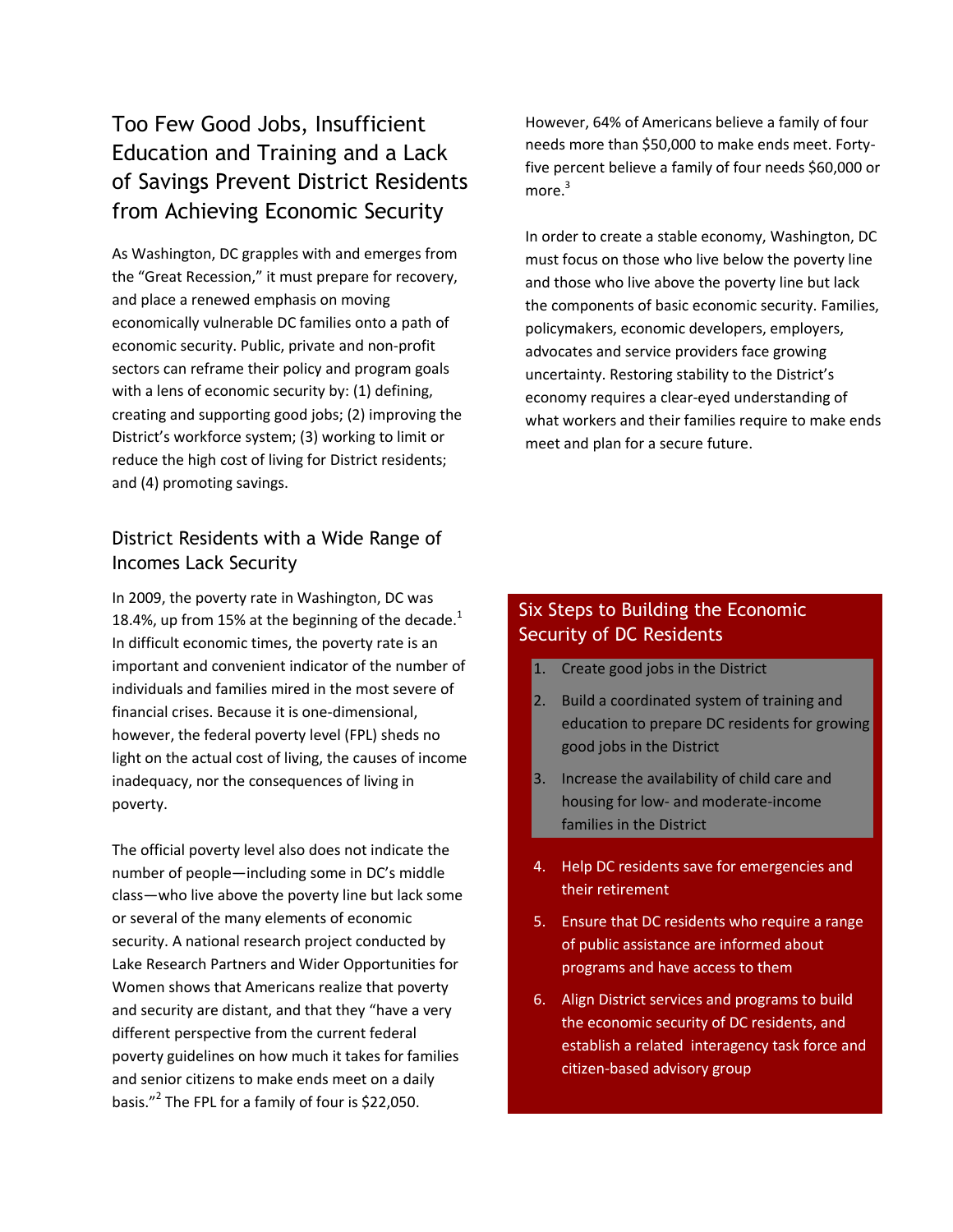# The Basic Economic Security Tables Define Economic Security in Washington, DC

The economic security that District families aspire to, particularly in times of instability, is defined by the Basic Economic Security Tables™ (BEST) Index. The BEST Index follows on a long history of research defining families' spending and income needs, but reflects a modern economy and contemporary understanding of how families achieve financial security. The BEST captures the local variance in prices which determine how well incomes allow families to make ends meet. The BEST improves on the descriptive power of earlier budget standards by presenting the specific needs of more than 400 family types–all possible one- or two-adult families with up to six children. $4$  BEST values for adults are not age-specific, and are applicable to any independent working adult.<sup>5</sup>

To further improve understanding of worker expenses and income needs, the BEST calculates separate income requirements for workers with and workers without access to employment-based benefits. Receipt of benefits—namely employersponsored health insurance and employment-based retirement plans—can be critical to short- and longterm economic security, and can prevent families from suffering marked declines in stability, or even impoverishment. The Index also distinguishes between workers who are and are not covered by unemployment insurance. Those without access to unemployment insurance require greater emergency savings to insulate them from instability, as they cannot count on unemployment insurance to replace lost income.

The core BEST Index contains *basic* budget items essential to all families' health and safety: housing, utilities, food and essential personal and household items such as clothing, household products and a landline telephone. The BEST assumes all adults work outside the home; all BEST workers therefore incur

transportation costs, and all parents with children must pay child care costs.<sup>6</sup> Workers also pay federal and state taxes, net of tax credits, on the income needed to pay for their basic needs. Because simply meeting basic needs is not enough to be economically secure, the BEST also includes emergency and retirement savings, which prevent corroded economic security, weakened families and impoverishment. Such saving is necessary for all workers, over the course of a work life, and is therefore included in the core BEST Index. Homeownership savings and education savings have traditionally been central to the American dream, but they are not required by all families, and are not the optimal means of building security for all families. They are therefore included in the BEST as addenda to the core Index. Table 1 enumerates BEST expenses and savings requirements for several family types.

Economic security is the ability to afford basic needs and to save for emergencies and retirement.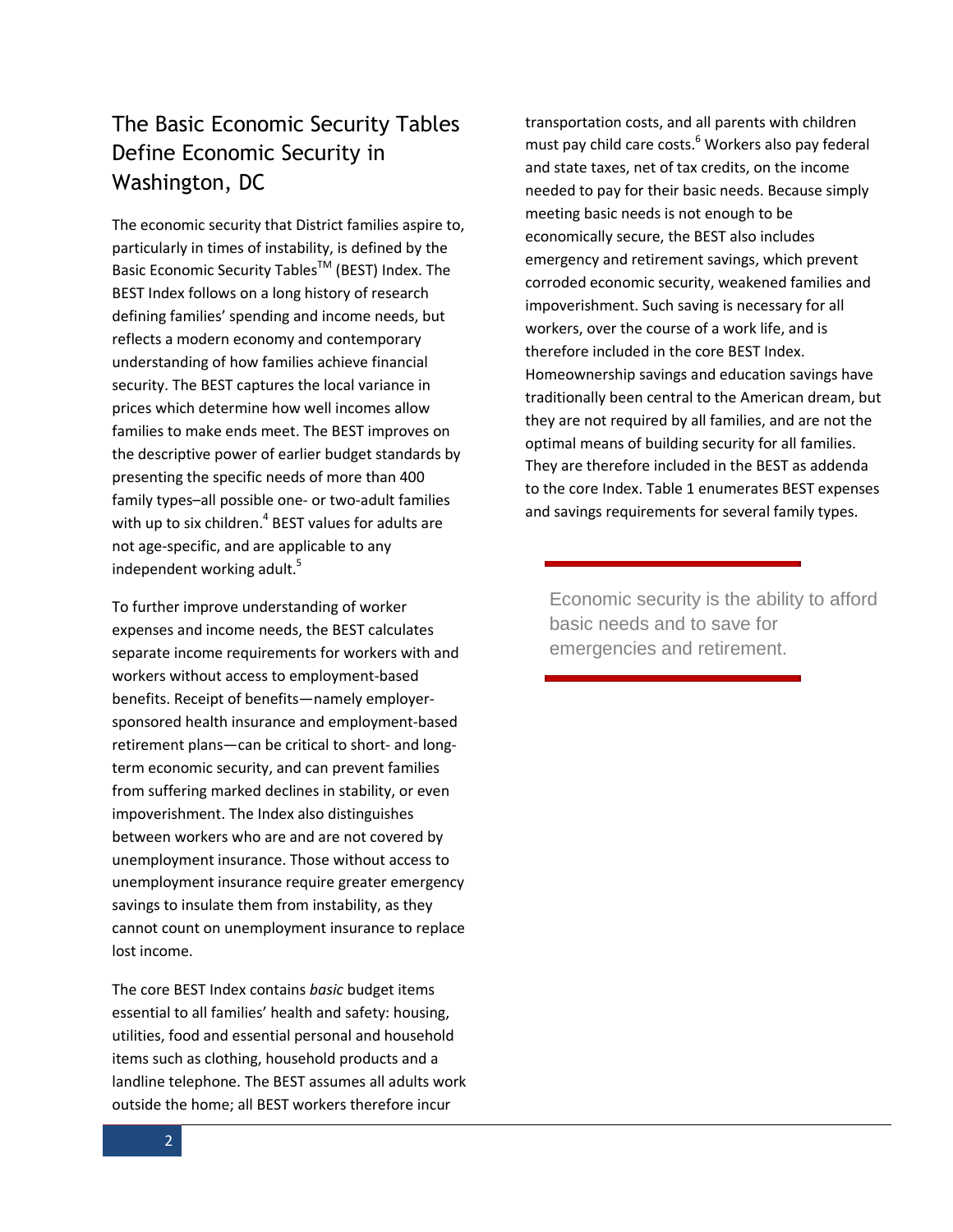#### **Table 1: Basic Economic Security Tables, 2010**  (Workers with Employment-based Benefits)

| <b>Monthly Expenses</b>                  | 1 Worker | 1 Worker,<br>1 Infant | 1 Worker,<br>1 Preschooler,<br>1 Schoolchild | 2 Workers | 2 Workers,<br>1 Preschooler,<br>1 Schoolchild |  |  |  |
|------------------------------------------|----------|-----------------------|----------------------------------------------|-----------|-----------------------------------------------|--|--|--|
| <b>Housing</b>                           | \$814    | \$928                 | \$928                                        | \$814     | \$928                                         |  |  |  |
| <b>Utilities</b>                         | \$162    | \$185                 | \$185                                        | \$162     | \$185                                         |  |  |  |
| Food                                     | \$301    | \$434                 | \$648                                        | \$552     | \$868                                         |  |  |  |
| Transportation                           | \$210    | \$210                 | \$210                                        | \$420     | \$420                                         |  |  |  |
| <b>Child Care</b>                        | \$0      | \$1,181               | \$2,456                                      | \$0       | \$2,456                                       |  |  |  |
| Personal & Household Items               | \$344    | \$417                 | \$475                                        | \$412     | \$534                                         |  |  |  |
| <b>Health Care</b>                       | \$148    | \$304                 | \$445                                        | \$339     | \$507                                         |  |  |  |
| <b>Emergency Savings</b>                 | \$93     | \$169                 | \$262                                        | \$123     | \$294                                         |  |  |  |
| <b>Retirement Savings</b>                | \$87     | \$87                  | \$87                                         | \$182     | \$182                                         |  |  |  |
| <b>Taxes</b>                             | \$513    | \$1,048               | \$1,777                                      | \$534     | \$1,825                                       |  |  |  |
| <b>Tax Credits</b>                       | $-534$   | $-5184$               | $-5333$                                      | $-567$    | $-5366$                                       |  |  |  |
| <b>Monthly Total (per Worker)</b>        | \$2,638  | \$4,779               | \$7,140                                      | \$1,735   | \$3,916                                       |  |  |  |
| <b>Annual Total</b>                      | \$31,656 | \$57,348              | \$85,680                                     | \$41,640  | \$93,984                                      |  |  |  |
| Hourly Wage (per Worker)                 | \$14.99  | \$27.15               | \$40.57                                      | \$9.86    | \$22.25                                       |  |  |  |
| <b>Additional Asset Building Savings</b> |          |                       |                                              |           |                                               |  |  |  |
| Children's Higher Education              | \$0      | \$53                  | \$107                                        | \$0       | \$107                                         |  |  |  |
| Homeownership                            | \$440    | \$553                 | \$553                                        | \$440     | \$553                                         |  |  |  |

#### **Washington, DC, Selected Family Types**

Note: "Benefits" include unemployment insurance and employment-based health insurance and retirement plans.

As the wages shown in Table 1 suggest, BEST wages are more easily attainable for some families than for others. For single parents and larger families, economic security is achieved only through wages of approximately \$20 per hour, or higher.

Median incomes of DC's single childless adults and married couples, with and without children, rise above their BEST Indexes. The median income for single women without children in the District is \$48,318, and the median income for married couples with young children is \$128,596, both well above their respective BEST Indexes. However, the income of the typical single parent in DC falls far short of the Index for any family headed by a single head of household. The median income for single women with children in DC is just \$28,383, less than even the BEST Index for a single worker with no children.

More information on BEST expenses can be found below in Appendix A. For more detailed information on BEST expenses and savings components, or benchmarking typical District incomes against BEST economic security wages, see *The Basic Economic Security Tables for the Washington, DC Metro Area,*  available at *[www.wowonline.org](http://www.wowonline.org/)*.

## District Residents Need Good Jobs

Unemployment in the District has been above the national average for years and worsened during the recession. As the District emerges from the recession, it must focus on job creation in emerging fields such as "green jobs," which present the District's low- and moderate-income residents with the greatest opportunity to move toward economic security.

Unemployment in the DC metro area stayed significantly below the national average throughout the recession. Unemployment in the area peaked in January 2010 at 7.0%, while US unemployment peaked a few months earlier, in October 2009, at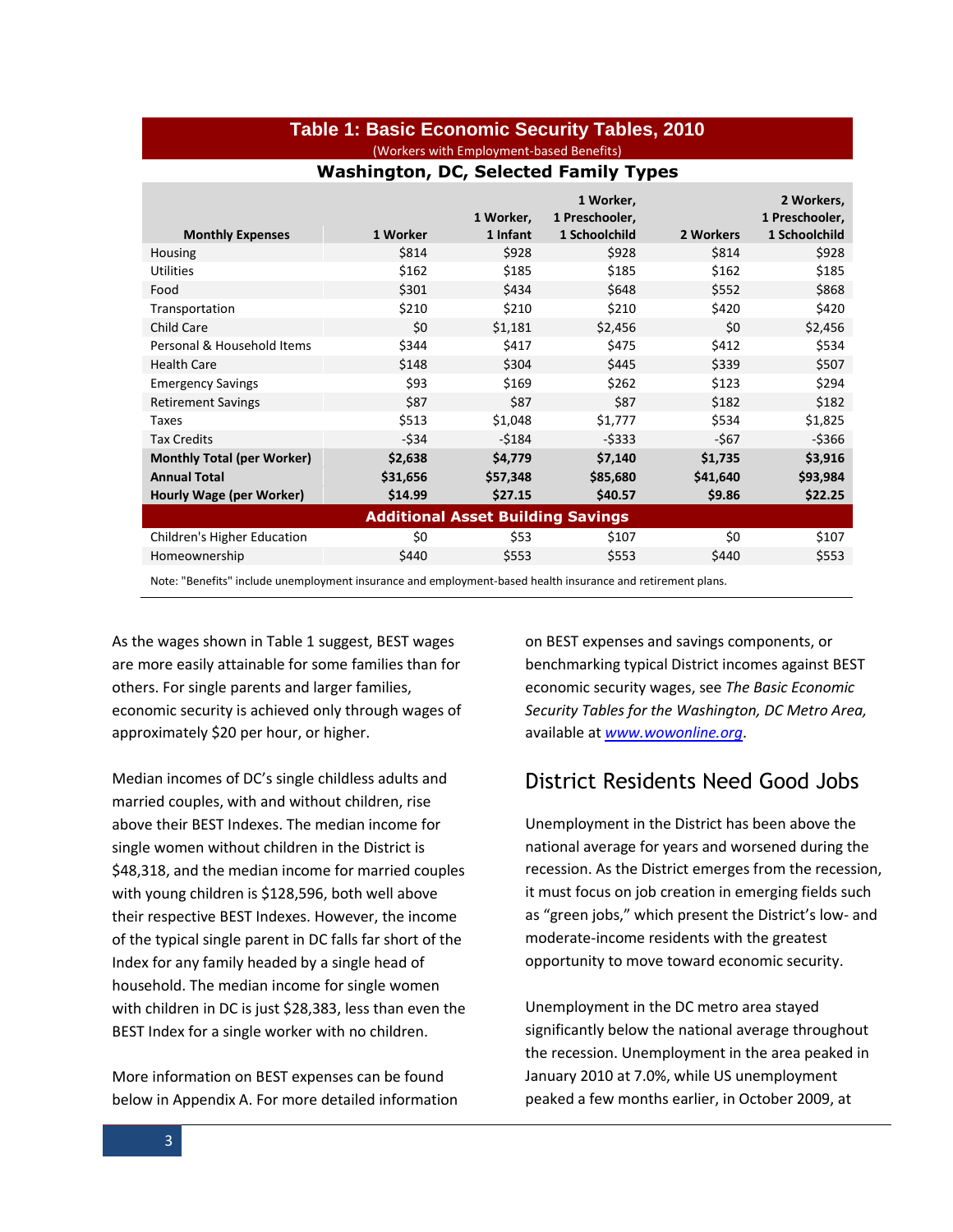

10.1%. However, the unemployment rate within Washington, DC has stayed above the national average and significantly above that of the DC metro area: Unemployment in the District peaked at 12% in January 2010, 5 points higher than the DC metro area peak and nearly 2 points higher than the national high. 7

Recession has always hit low- to moderate-income workers hard. Since 2006, 13% of the jobs in DC's already limited construction and manufacturing sectors have disappeared.<sup>8</sup> These are jobs that can be middle-skill and offer career tracks to economic security. Expected continued weakness in the job market and a continuing shift in demand toward office work in the District make it uncertain when or whether those jobs will return.

As shown in Figure 2, the brunt of the recession has not been born equally by all communities. While workers in all employment sectors and all corners of the city have experienced increased unemployment during the recession, it is clear that unemployment is currently suffered disproportionately by DC's African American workers. Unemployment rates for African



Americans are nearly twice that of Latino workers and over three times that of white workers.<sup>9</sup> Neither is this burden shared by all neighborhoods. The DC Fiscal Policy Institute estimates that the unemployment rate in 2009 in Ward 8 was 26.5%, more than twice the city average and nearly nine times the 2.9% unemployment rate in Ward  $3.^{10}$ 

Table 2 shows the top ten high growth jobs in Washington, DC. One-half do not require a four-year degree and only one does not pay BEST wages that support a single worker. While a general economic recovery will restore some good jobs, the city's workforce and economic development systems should focus their resources on ensuring that good jobs are created, that District residents are prepared to obtain good jobs, and that targeted outreach supports populations and communities suffering high unemployment.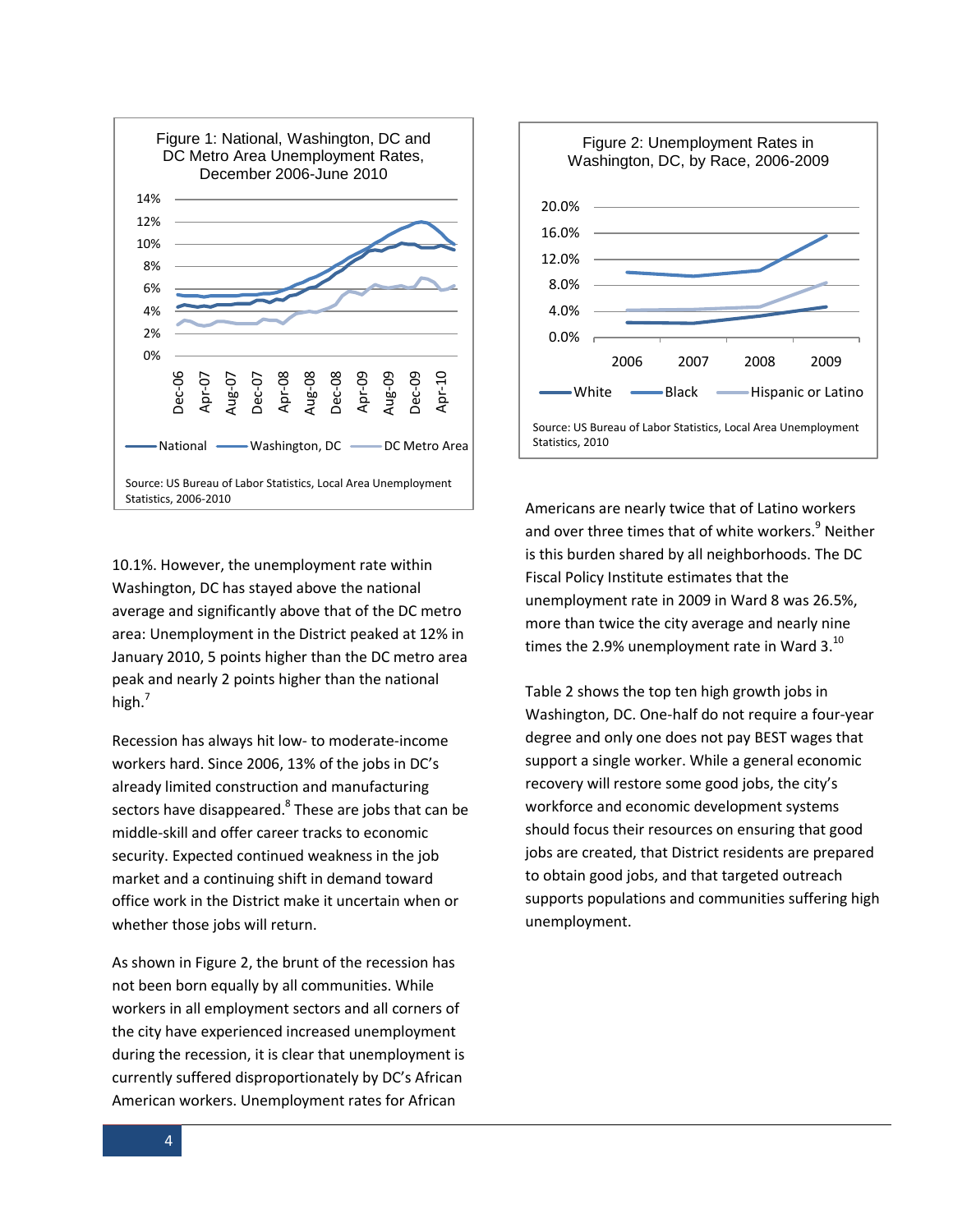| <b>Table 2: Top 10 High-growth Jobs</b><br>in Washington, DC, 2006-20016 |                                        |                                                  |  |  |
|--------------------------------------------------------------------------|----------------------------------------|--------------------------------------------------|--|--|
|                                                                          | <b>Job Title</b>                       | <b>Average</b><br><b>Hourly</b><br>Wage,<br>2009 |  |  |
| 1                                                                        | <b>Business Operations Specialists</b> | \$41.93                                          |  |  |
| 2                                                                        | Lawyers                                | \$75.36                                          |  |  |
| 3                                                                        | <b>Computer Software Engineers</b>     | \$42.45                                          |  |  |
| 4                                                                        | Security Guards*                       | \$17.79                                          |  |  |
| 5                                                                        | Janitors and Cleaners*                 | \$12.06                                          |  |  |
| 6                                                                        | <b>Public Relations Specialists</b>    | \$46.90                                          |  |  |
| 7                                                                        | Office Clerks*                         | \$17.09                                          |  |  |
| 8                                                                        | Paralegals*                            | \$31.14                                          |  |  |
| 9                                                                        | Elementary School Teachers**           | \$31.20                                          |  |  |
| 10                                                                       | Customer Service Representatives*      | \$17.39                                          |  |  |

\* Jobs that do not require a 4-year degree.

\*\* Hourly wage calculated by WOW based on an annual salary of \$64,400. Assumes 176 hours of work per month.

## Job Creation Strategies Increase the Number of Good Jobs Available to District **Workers**

City policies, funding and programs can have a targeted impact on DC families by: (1) linking residents to good job career paths in fast-growing industries; (2) providing information to DC residents about good jobs in growing fields and available education and training; (3) directing public training dollars to prepare job seekers for those good jobs; and (4) providing incentives to employers in these sectors who pay family-sustaining wages or demonstrate an emphasis on building career paths.

The BEST Index report identifies the three private industry sectors growing most rapidly in the DC metro area: (1) professional and business services; (2) trade, transportation and utilities; and (3) education and health services. These industries represent a range of jobs requiring varying skills and offering different wage levels, from minimum wage to family-sustaining wages. It is incumbent upon the District workforce system to help District residents prepare for positions in such industries. And over

one-third of jobs in the District are public sector jobs. Government must not forget or hesitate to provide education and training to the many who can serve the District's public.

Similarly, the District must prepare District workers for "green" or "greening" jobs. There has been an unprecedented growth in job training programs that prepare DC residents for jobs in the emerging "green sector." While demand for these jobs has been slow to appear, opportunities will grow in construction, transportation/transit and area utilities over the coming months and years.  $^{11}$ 

The Brookings Institute estimates that approximately, 60,000 DC residents are unemployed or underemployed. A continuum of job training and education programs must be put in place to address their and District employers' needs. These programs should include career-based education for all ages, job readiness skills, hard skill training, recruitment, outreach, job placement and retention strategies.

Building the most effective and comprehensive workforce system in the District will require the full engagement of key leaders in the public, private and non-profit sectors, who must coordinate and maximize investments in education and workforce training. The Mayor and City Council have, above all else, the ability to convene serious discussions among all those who work within and or with the existing workforce system. Utilizing this convening power offers a unique opportunity to be responsive to city leaders engaged in workforce development, labor, business-centric organizations such as Chambers of Commerce and the Sustainable Business Network, the Washington Board of Trade, community-based service providers, and educators located across the metropolitan area.

Reinvigorating the District Workforce Investment Council (WIC), a centerpiece of the District workforce system, can attract a critical mass of employers. A clear mandate that clarifies the WIC's authority to oversee the public or entire workforce system can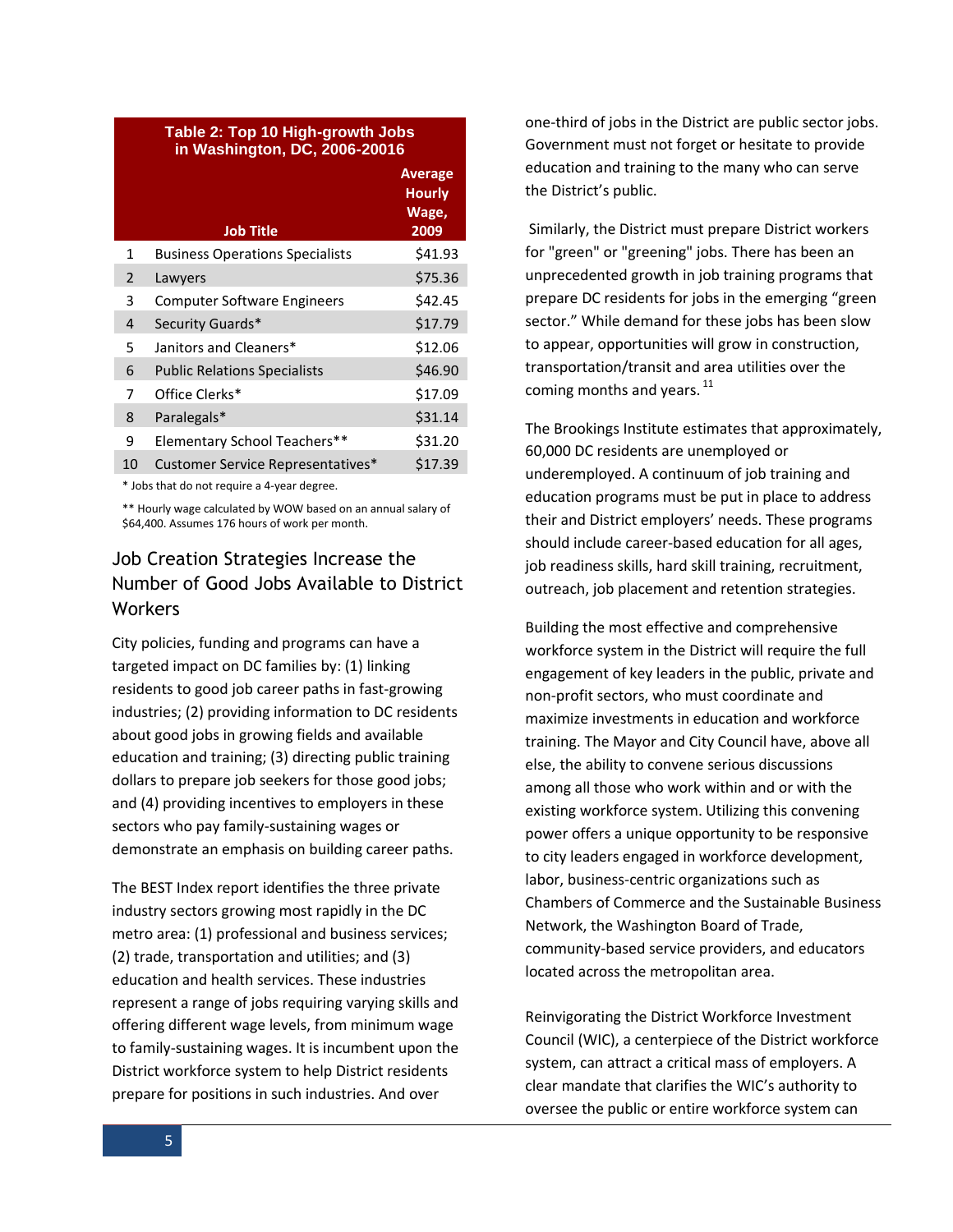harmonize economic and workforce development needs of the city. The WIC should have direct access to the Mayor and, conversely, the Mayor should seek input from this body in the development of workforce policy and proposed legislation.

WOW has documented the success of approaches by workforce investment boards (WIBs) across the country, approaches which can offer ideas and guidance to all those interested in improving metroarea workforce systems. <sup>12</sup> This research demonstrates communities' abilities to strengthen their own fiscal bases and increase the number of residents who earn economic security wages through a strategic jobs agenda, including the streamlining and coordination of education and training systems. Subsequent research has also demonstrated how workforce investment boards can address the needs of specific populations who obtain fewer good jobs, such as women, ex-offenders and youth. $^{13}$ 

Work supports like transportation, child and elder care, transitional and subsidized employment, cash assistance and stipends can help adults prepare for jobs and bridge the financial gaps for those families living in poverty as they move closer toward economic security. Making investments in these "hard to serve" residents will reap rewards in the near and the longer term for households, the regional economy, and even the public sector. After entering quality jobs, formerly 'hard to serve' individuals and their families will no longer rely on public assistance programs, will contribute to the tax base, and will create increased consumer demand.

## Workers Can Achieve Economic Security without a 4-Year Degree

Unemployment in Washington, DC is in large part the result of a substantial education gap. The DC metro area is home to the most educated populace in the nation, but more than 1-in-10 DC residents does not have a high school diploma, and 33% lack postsecondary education.<sup>14</sup> These workers must compete



in a regional labor market for low-skill positions that rarely provide employment-based benefits or pay economic security wages, and for good middle-skill jobs that often require post-secondary education or training.

Post-secondary education can lead workers to higher paying jobs and help protect them from recession. Nationally, the unemployment rate among those without a high school diploma was 14.6% in 2009, compared to 9.7% of those with a high school diploma, 6.8% of those with an associate's degree and 4.6% of those with a bachelor's degree or higher. <sup>15</sup> In 2008, the median income in the District for a woman with a high school degree was \$28,093; the median income for a woman with an associate's degree was 26% higher (\$35,333), and the median income for a woman with a bachelor's degree was 83% higher (\$51,482).<sup>16</sup>

The District has successfully attracted highly educated workers, which has in many respects sustained the city for decades. It is clear, however,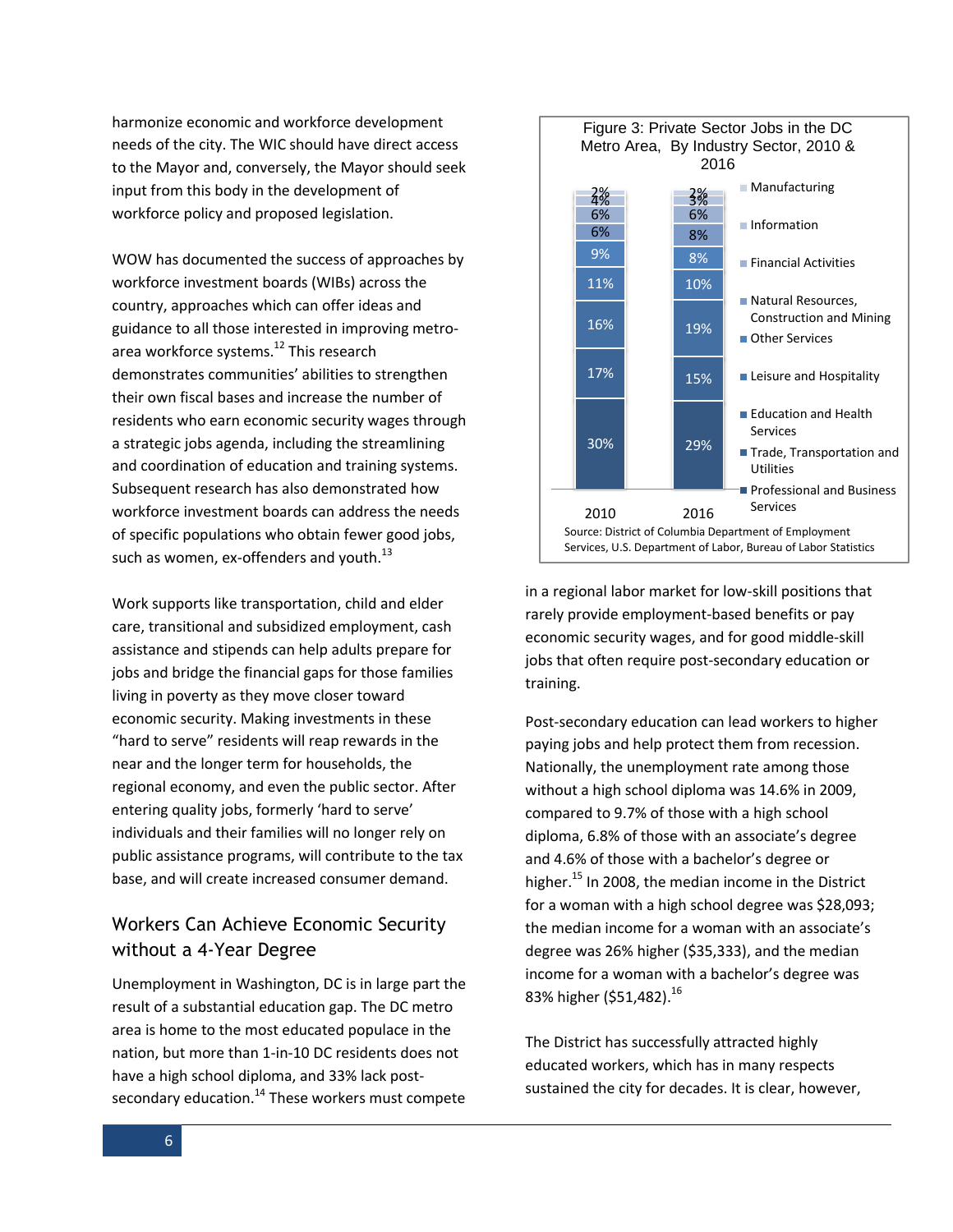that additional high school diplomas and postsecondary training and education—other than bachelor's degrees—are key to developing a workforce skilled enough to earn economic security wages, attract industry, provide a stable tax base, and stabilize District communities.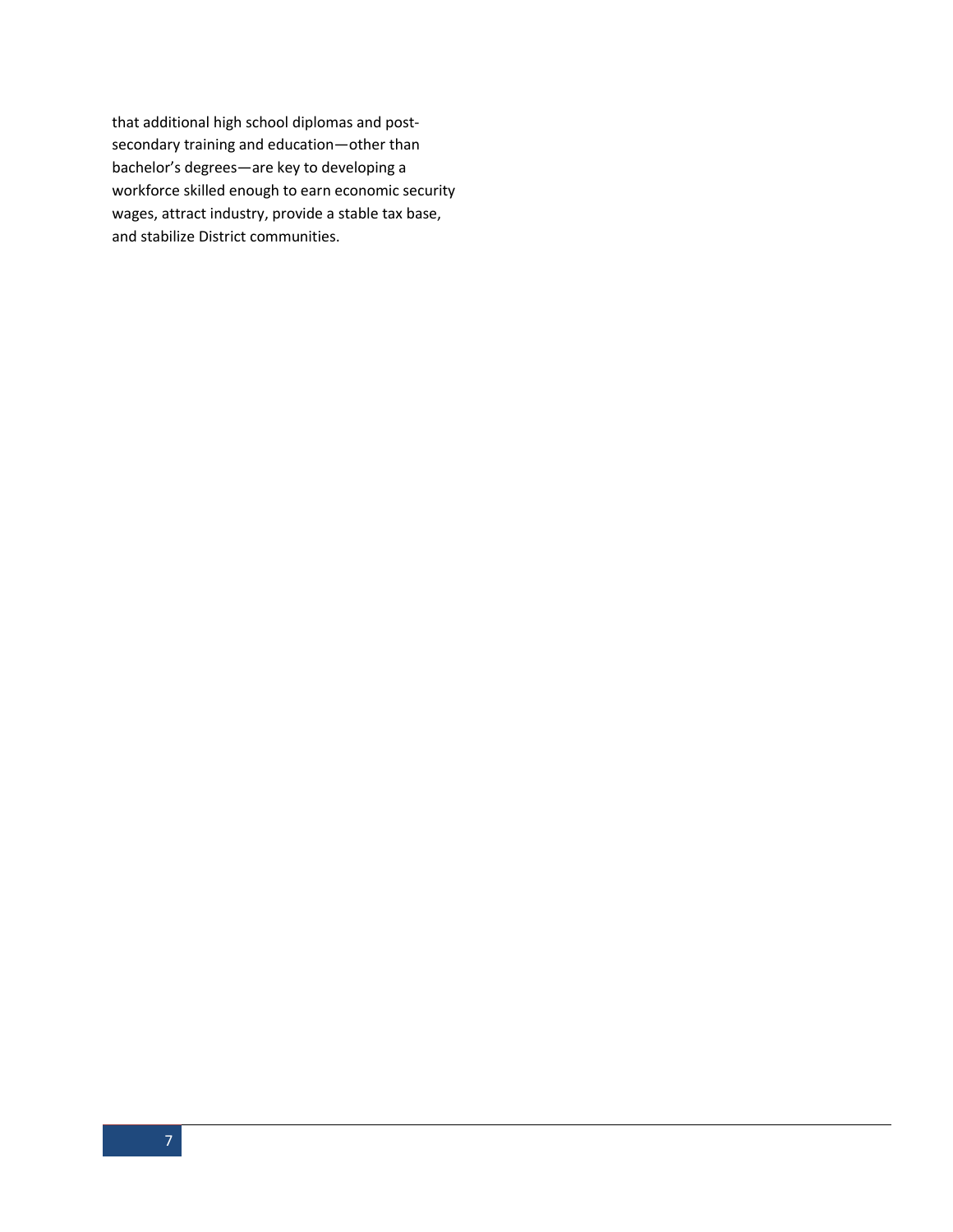# Recommended Policy Actions

**THE NUMBER OF MIDDLE-SKILL JOBS IN THE DISTRICT OF COLUMBIA MUST BE INCREASED**

Before the recession, the highest paying, fastest growing jobs requiring less than a baccalaureate degree were computer specialists, health technicians, the building trades and installation/maintenance/ repair. According to the Bureau of Labor Statistics, more than half of all job openings in the US between 2008 and 2018 will be in middle-skill occupations.<sup>17</sup> The District's workers should not be left behind as the "middle" of the job market expands.

Table 3 shows the top ten high-growth jobs in Washington, DC that do not require a 4-year degree and typically pay economic security wages. Most require post-secondary education, a certification or associate's degree. Others require only on-the-job training. Some of the positions allow security wages upon entrance, while others allow higher wages only as workers accrue experience. It is such positions—as well as jobs in emerging fields such as "green jobs"—which present the District's low- and moderate-income residents with the greatest opportunity to move toward economic security. Interestingly, in the DC region, women currently fill more than 80% of positions in 7 out of the 10 occupations listed in Table 3. 18

When these and other good jobs are available in the city, District government must promote local hiring. To accomplish this, the new Mayor must be responsive to city leaders engaged in workforce development, such as unions, the DC Chamber of Commerce, the Board of Trade and community-based service providers. This has not been the case over the past 4 years.

One method of creating access to middle-skill jobs for District residents is to engage employers willing to set aside dated or industry-standard education requirements for middle-skill positions. Employers

#### **Table 3: Top 10 High-growth Middle Skill Jobs Paying BEST Wages in Washington, DC, 2006-2016**

|    | <b>Job Title</b>                        | <b>Average</b><br><b>Hourly</b><br>Wage,<br>2009 |
|----|-----------------------------------------|--------------------------------------------------|
| 1  | Security Guards*                        | \$17.79                                          |
| 2  | Office Clerks*                          | \$17.09                                          |
| 3  | Paralegals and Legal Assistants*        | \$31.14                                          |
| 4  | Customer Service Representatives*       | \$17.39                                          |
| 5  | Administrative Assistants*              | \$23.86                                          |
| 6  | Legal Secretaries*                      | \$29.46                                          |
| 7  | Social and Human Services<br>Assistants | \$16.11                                          |
| 8  | <b>Registered Nurses</b>                | \$35.60                                          |
| 9  | Receptionists                           | \$16.47                                          |
| 10 | <b>Bookkeeping Clerks</b>               | \$22.65                                          |

Note: Jobs which do not require a 4-year degree, and pay at least the BEST Index wage for a single worker who receives employment-based benefits (\$14.99).

should focus on hiring talented, dedicated, hardworking people and provide necessary on-the-job training to further their professional development.<sup>19</sup> It is not necessary, for example, for an administrative assistant to have a 4-year degree in many instances; however, it is not uncommon for District employers to prefer candidates who have this extra education and are in fact over-qualified.

#### **RECOMMENDATIONS**

## **Increase the number of middle-skill jobs in the District**

Unemployed and underemployed workers look to their local and state governments to improve employment prospects. The District can help create good jobs that will support workers without 4-year degrees by adjusting existing job creation incentives. The District government and employers should refer to the BEST for an operationalized definition of good jobs when adjusting incentives or creating new incentives.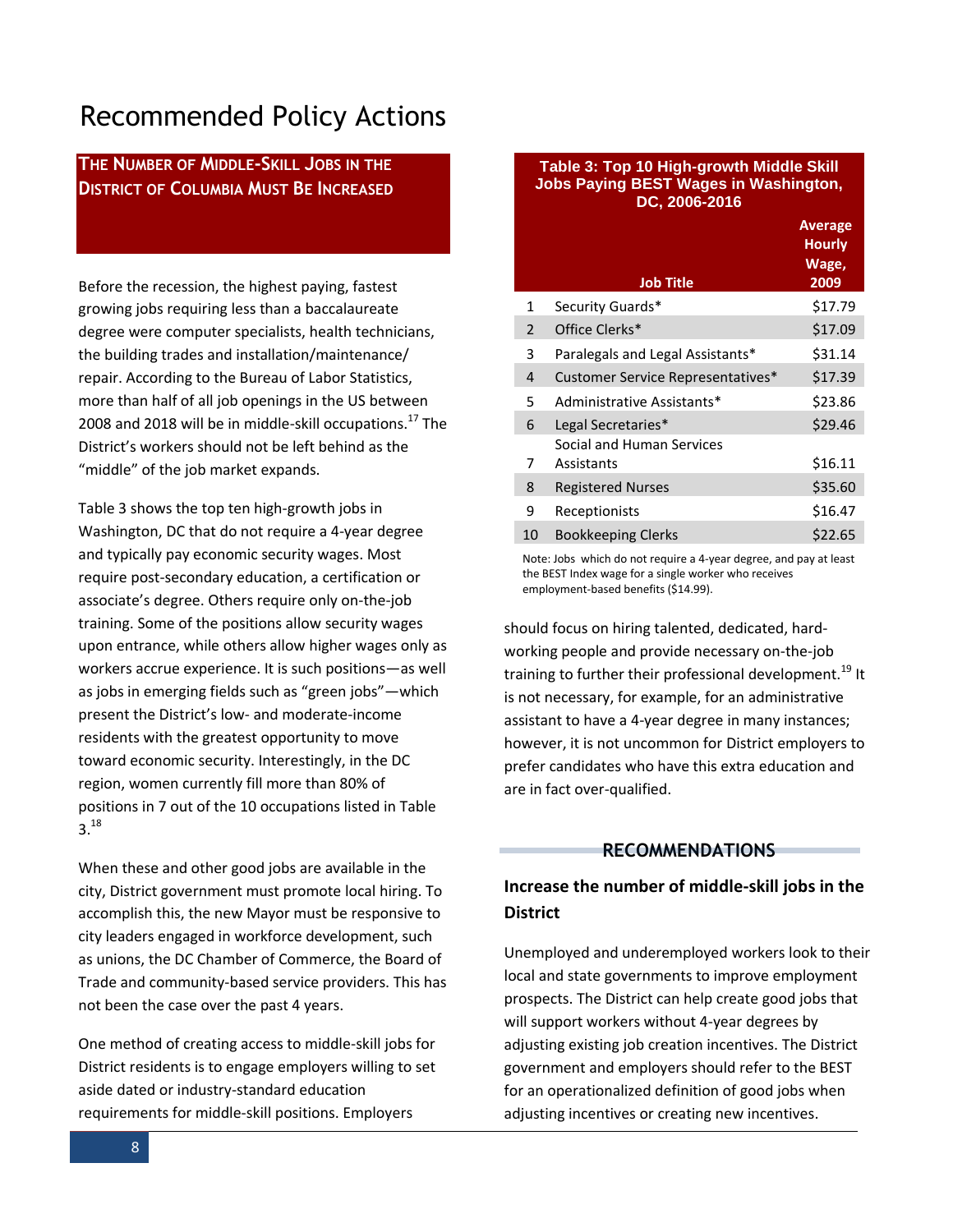Washington, DC has several special funds that finance economic development projects.<sup>20</sup> The Industrial Revenue Bond Special Account, for example, finances tax-exempt loans to qualified private businesses and nonprofits for business expenses, such as infrastructure improvement or machinery and equipment.<sup>21</sup> Most funds are general and do not specify employment at a targeted wage as a goal.

The government of the District of Columbia also uses tax incentives and preferences to attract employers to the city. Tax preferences range greatly in purpose and credits intended to improve employment have, over time, targeted a range of industries, areas within Washington, DC and worker skill sets. The New Economy Transformation Act of 2000, for example, included tax credits and other incentives designed to attract high-tech companies to the city.<sup>22</sup>

More than  $\frac{1}{2}$  of the nation's jobs through 2018 will be middle-skill jobs.

While a range of incentives and funds are designed to make doing business and employing DC residents easier and cheaper, none are specifically targeted at middle skill jobs and employment that would provide DC residents greater economic security.

It should be noted that BEST annual incomes needn't be used as definitive thresholds for evaluating the value of potential employment. Rather, a percentage of local BEST incomes can be employed (e.g. 70% or 80% of the local BEST Index). Under some circumstances, more than one proportion of the BEST Index might be employed—within separate and well-defined sector employment initiatives, for example. The primary goal should be using the BEST to: 1) adopt a common but flexible standard, including a common language, used to assess development goals and prospects; 2) adopt a standard that is relevant to local economic conditions

## **Selected Business and Employment Incentives in Washington, DC**

#### **Economic Development Special Account Project Revenue**

A locally financed fund that provides general economic development assistance through the Office of the Deputy Mayor for Planning and Economic Development.

**Get DC Residents Training for Jobs Now Career Technical Training Fund** A locally-financed fund that provides funding to finance the costs associated with evening, weekend and summer technical education programs for adults at specified training sites in the city.

**Lower Taxes for High-Tech Companies** Washington DC's New E-conomy Transformation Act of 2000 established a collection of incentives to attract hightech businesses to the city. The incentives include wage reimbursements of up to \$5,000 for each person hired.

#### **Industrial Revenue Bond Program**

A locally-financed fund that provides taxexempt loans to qualified businesses and nonprofits for a variety of business expenses.

#### **Enterprise Zones**

A federal/local partnership program that provides a variety of tax incentives to encourage economic activity in certain neighborhoods in the city. These tax incentives include an employee tax credit of \$3,000 for each DC resident employee.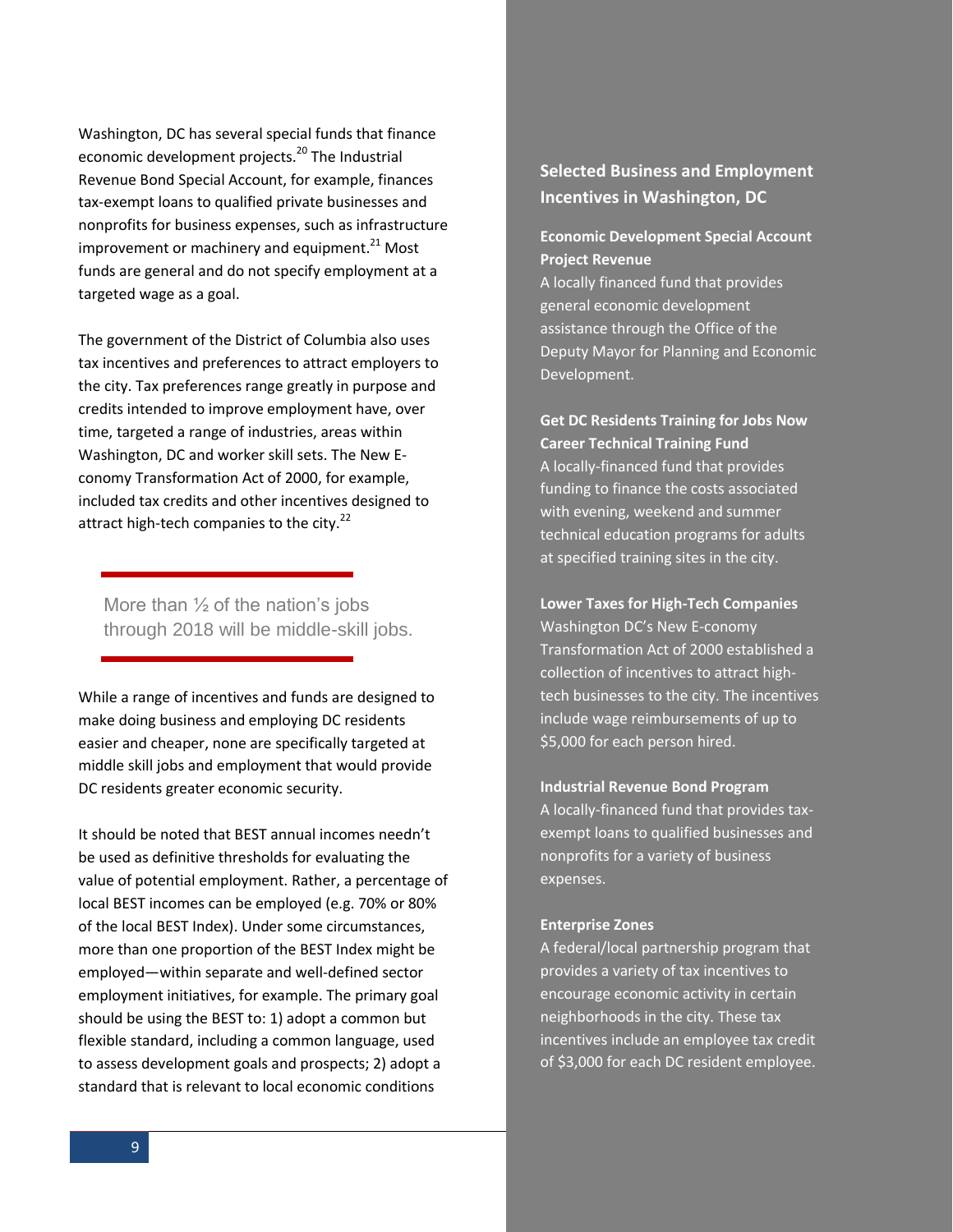and can, if desired, be applied to the needs of specific family compositions.

No grant, loan, tax credit or other incentive in Washington, DC employs formal and consistent wage targets. A wage target or multiple wage targets would provide a simple, common means of knowing what kind of jobs come to the District, and could form the basis for more rigorous assessment of changing economic security among DC workers and families. Implementing systematic evaluations of tax incentives would allow city leaders to assess the costeffectiveness of tax credits and to implement business incentives more efficiently.<sup>23</sup>

The Office of the Deputy Mayor for Planning and Economic Development should create an assessment process utilizing the BEST Index prior to executing agreements and should conduct follow-up assessments of wages within recipient businesses. Requiring employers to compare proposed wages to the local BEST Index within applications will allow the Office to:

- Better evaluate economic impact
- Integrate an operationalized definition and awareness of good jobs into broad economic development goals
- Situate workers without 4-year degrees closer to the center of economic development planning and promote incentives for the public, private and non-profit sectors to invest in workers without 4-year degrees
- Spur development of long-term on-the-jobtraining and other forms of intermediate-term education and training that pay off for both workers and government
- Better integrate/match economic development and workforce development planning and goals

## **Coordinate economic development and workforce development efforts**

Washington, DC's future economic development and workforce development efforts must be closely

coordinated. The city must attract businesses that will create family-sustaining jobs, ensure that major development projects include a training component for District residents, and assertively monitor and enforce requirements that businesses receiving financial incentives from the District hire DC residents for new jobs.<sup>24</sup> The DC Jobs Council suggests that this should include Tax Increment Financing (TIF), Community Benefit Agreements (CBA) and a Unified Development Budget (UDB) to ensure District residents benefit directly from jobs created by development projects.<sup>25</sup>

CBAs, for example, can be designed to ensure that local residents share in the benefits of large development projects and give the community a voice in shaping the outcomes of the development. Such projects can include public schools, highway and road construction, public housing development and large local projects such as Nationals Stadium or the new Homeland Security headquarters at the former Saint Elizabeth's Hospital in Southeast Washington, the largest federal building project since construction of the Pentagon.

The CBA process begins with interested members of the community, who identify how a proposed development project can benefit residents and workers, such as by ensuring that residents are hired on projects and funds are set aside for job training. Once a list of potential benefits is determined, community members meet with the developer and/or representatives of the city to negotiate a CBA. $^{26}$ 

"High Road" Community Benefit Agreements are an innovative new means of helping communities obtain benefits from large-scale projects.<sup>27</sup> Agreements may require developers to pay living wages, employ local low-income community members, support training programs, offer jobs that lead to career paths, or promote sustainability. Committees which work to achieve such agreements may include elected officials, contractors, developers, labor unions, environmental advocates, community based organizations and job training programs. Such agreements should include provisions for continuous oversight and transparency. Project Labor Agreements and Community Benefit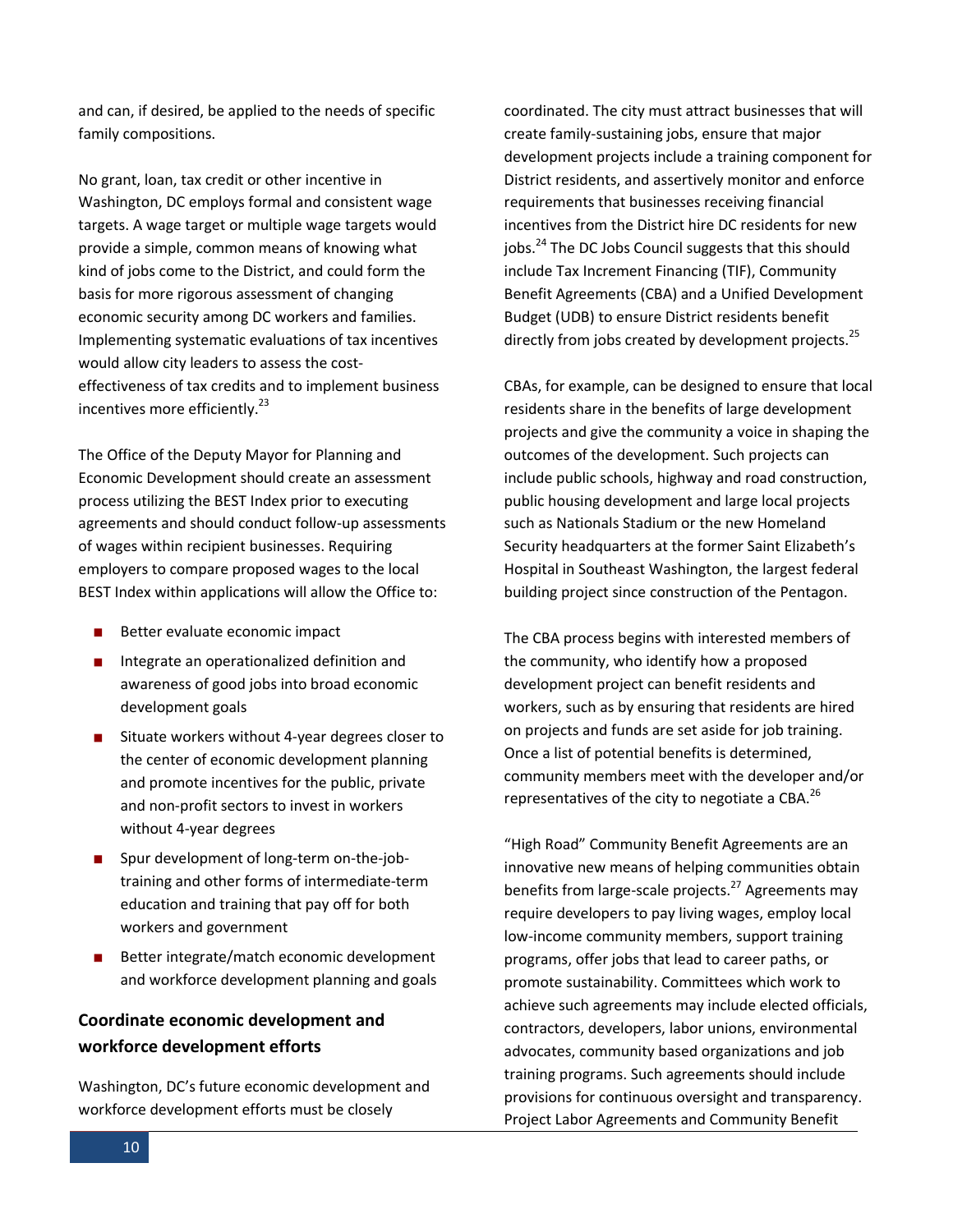Agreements have sometimes fallen short in ensuring societal benefits, but offer promise to communities looking to provide good jobs to their residents.

High Road CBAs are largely an outgrowth of the greening of America. For example, in July 2010, Seattle signed a Community High-Road Agreement for its residential energy retrofit programs. The agreement targets locally-, minority- , and women-owned businesses and ensures that contractors will employ local, low-income residents at living wages.<sup>28</sup> Portland, Milwaukee and Santa Clara County have also achieved High Road agreements for green projects. High Road CBAs signed in the District would place the city near the forefront of progressive green jobs development.

The Mayor and City Council, in conjunction with the DC Workforce Investment Council (WIC), the Green Jobs Council and industry and labor leaders should implement efforts to promote the creation of jobs for DC residents in the three fastest growing industries in the region (professional and business services, trade transportation and utilities, and education and health services) and in the green economy. A timetable with the number of jobs to be created should be established with a priority on middle-skill jobs.

## **Capitalize on federal and local investments in green jobs**

The federal government has made available billions of dollars for green building and related green projects. Building on recent federal funding for green economic development is especially relevant to DC because it targets a new and expanding sector—a sector with jobs often paying economic security wages. The District's "Green Building Act of 2006" offers new possibilities to both small businesses and low-income job seekers. The green legislation passed by the District is projected to create 169,000 jobs through 2018, 89% of which do not require a bachelor's degree.<sup>29</sup> The Council and other city leaders should ensure that, through this new Green legislation and effective monitoring and enforcement of the District's "First Source" hiring requirements,<sup>30</sup> provisions are made for adequate skills-based training

and wrap-around public assistance so that low-income DC workers will be able to enter and succeed in highpaying, stable jobs in local green industries and small businesses.<sup>31</sup>

New green industries offer a unique opportunity for women, minorities and other low-income populations who have been underrepresented in the construction workforce, where earnings can be 20-30% higher than in occupations traditionally held by women. A large portion of the 2009 ARRA funds for infrastructure programs has yet to be spent; to the extent that any new funds are allocated for infrastructure development—whether in transportation, green jobs, weatherization, or school repair—funding recipients should be required to maintain inclusive hiring through qualified apprenticeship and pre-apprenticeship programs serving underrepresented populations. Climate change legislation that passed in the US House of Representatives (HR 2454) and is now stalled in the Senate contains a Green Construction Careers Demonstration that can serve as a model.<sup>32</sup>

 The Mayor and DC City Council should adopt the language, concept and local economic security wage rates from the DC BEST Index, and include the Index in current and future District legislation targeting Green Economic Development as it expands in the DC metro area.

## **Take full advantage of the Federal Highway Administration's program for On-the-Job Training/Supportive Services Program**

The grants provided by the On-the-Job Training/Supportive Services Program of the Federal Highway Administration's Office of Civil Rights can fund recruitment, skills training, job placement, child care, outreach, transportation to work sites, post-graduation follow-up, job site monitoring and pre- and postemployment counseling for populations underrepresented in transportation, engineering and construction. This requires state highway departments to submit a "statement of work," including a needs assessment. States may apply for grant funding up to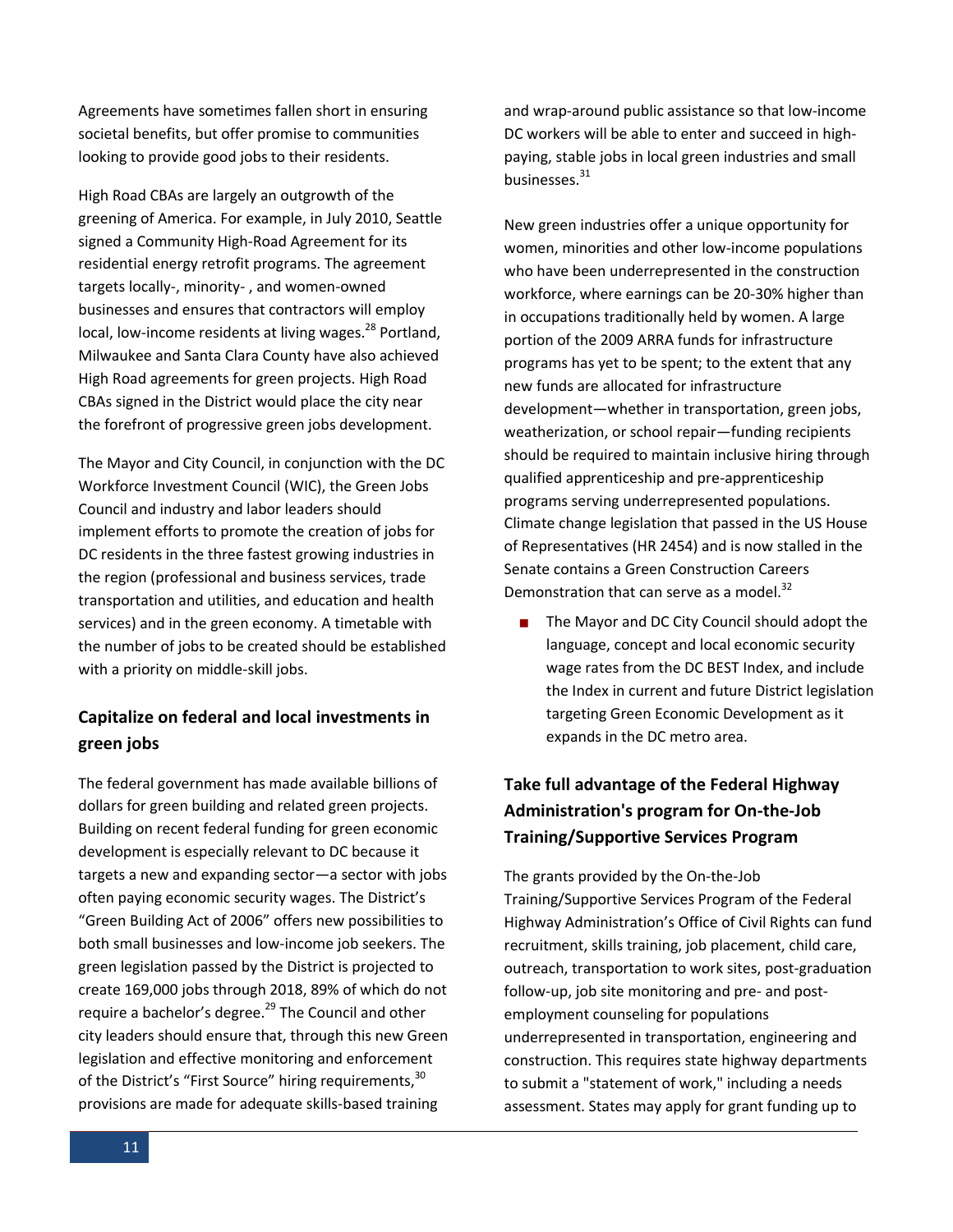one-half of one percent of the federal funding they receive through the surface transportation program and the bridges program. The District was not one of the 19 states to receive such a grant in 2010.

#### **Target hiring**

States and cities across the country have set requirements for the number of low-income workers and/or workers from underrepresented populations who must be employed on public projects. The specific models used by cities and states have taken several different forms, but research done by the National Employment Law Project points to best practices that can be undertaken in DC. $^{33}$ 

**Hire locally. Local employees provide continued** support to the community. Residents with good jobs are more likely to support local businesses, and shorter commutes improve workplace and family stability.

The District can provide incentives to businesses to keep money in the local economy. An example is Ohio's [Project Hometown Investment in](http://www.onestopohio.org/Page285.asp)  [Regional Economies \(HIRE\)](http://www.onestopohio.org/Page285.asp), funded through ARRA. This effort provides up to six months of assistance to offset up to 50% of the cost of onthe-job training for full-time jobs in a handful of targeted, high-demand industries.<sup>34</sup>

**Promote self-employment and small business** 

Microenterprise represents 18% of all private US employment. With an average cost of \$1,525 per woman served, a \$1 million investment in programs [can] result in 132 new jobs being created within 12 months and a total of 480 new jobs in five years.

- Ewing Marion Kauffman Foundation

development. Microenterprise development generates income, builds assets and supports local economies. Among start-ups, microenterprises represents 18% of all private US employment, and the Ewing Marion Kauffman Foundation's study *[Where Will the](http://www.kauffman.org/newsroom/kauffman-foundation-analysis-emphasizes-importance-of-young-businesses-to-job-creation-in-the-united-states.aspx)  [Jobs Come From?](http://www.kauffman.org/newsroom/kauffman-foundation-analysis-emphasizes-importance-of-young-businesses-to-job-creation-in-the-united-states.aspx)* states that companies less than five years old created nearly two-thirds of net new jobs in 2007.<sup>35</sup>

Microenterprise can be a boon to communities experiencing higher-than-average unemployment and encourage growth among women and minorities. For example, research suggests that women entrepreneurs tend to hire other women, and to consider potential as much as current skills, increasing the likelihood that employees without impressive resumes will find pathways into the middle class and develop assets that will help multiple generations.

Last year, ARRA provided an additional \$50 million for the federal Small Business Administration's (SBA) microloan program, which provides funding for qualified non-profit community-based lenders who, in turn, provide microloans of up to \$35,000 to local entrepreneurs and small business owners—along with technical assistance and training. Such lending removes limited access to credit for business growth.<sup>37</sup>

## **COORDINATION BETWEEN EDUCATION AND TRAINING PROGRAMS IS KEY TO BUILDING ECONOMIC SECURITY OF VULNERABLE DC RESIDENTS**

The District is part of a greater regional economy, and shares labor with surrounding counties. Workers from outside Washington, DC, both skilled and unskilled, fill job openings in the District, which presents a problem for unemployed DC residents. Many DC residents face multiple challenges in obtaining quality employment: lack of basic or post-secondary education, inadequate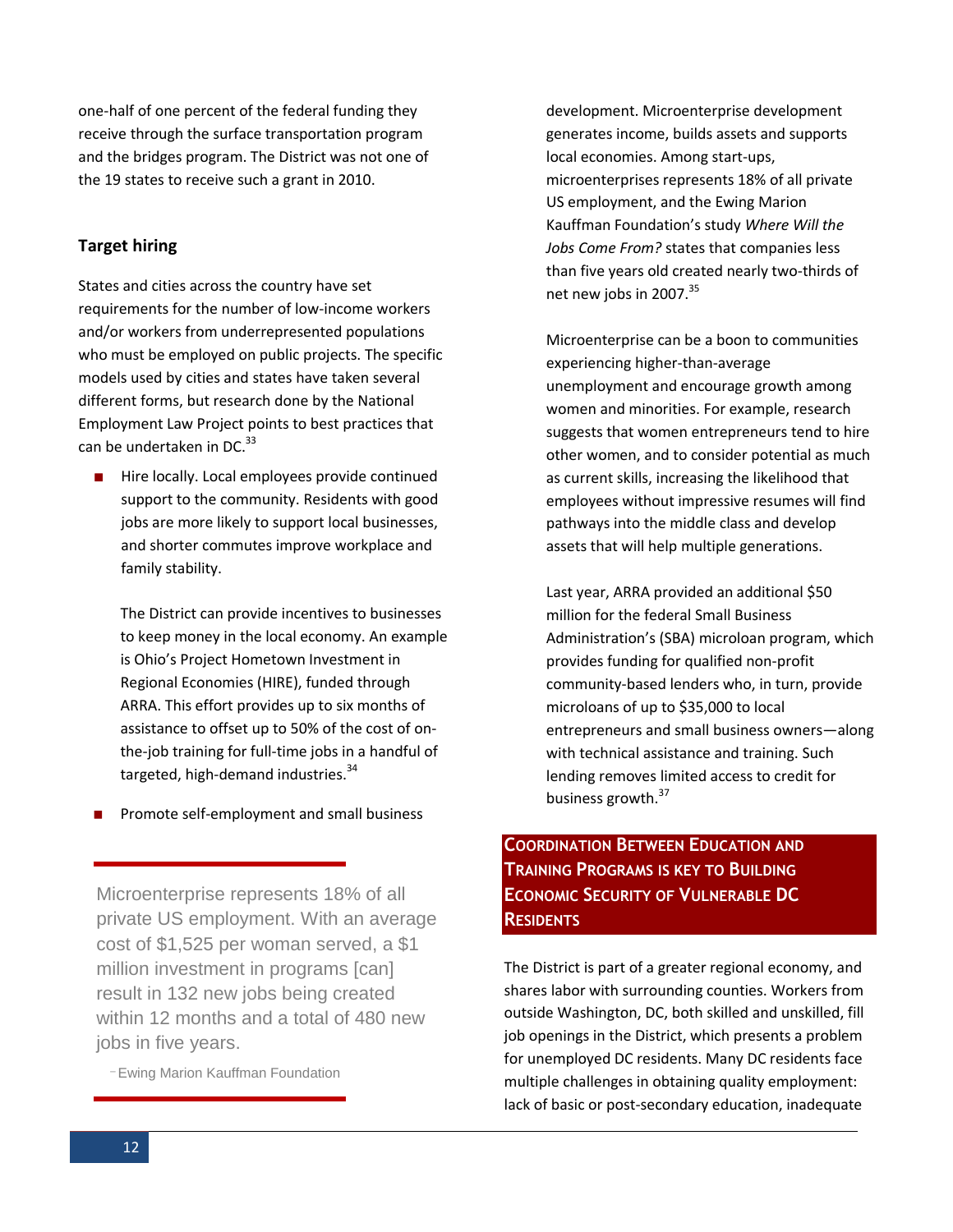opportunity to increase soft skills, inadequate English language skills and the high cost of work (such as child care and transportation expenses). Often jobs which *are* obtainable do not offer clear pathways to economic security.

The primary barrier faced by those seeking middle-skill good jobs in the District of Columbia is a lack of qualifications. Many unemployed and under-employed District residents suffer low literacy levels<sup>38</sup>, a lack of soft skills, and insufficient training for high-demand, economic security-wage jobs. The solution is a cooperative effort among relevant District agencies and nonprofit organizations providing workforce development, literacy, public assistance and case management. These challenges must be addressed to properly prepare the workforce and educational system in the District.

A successful workforce development system has workers at all skill levels on career paths to economic security wages. The successful system ensures that education and training is targeted to occupations and industries that have the greatest employment and economic security potential. Unfortunately, the DC system has been widely criticized for its lack of strategic skill development for residents.<sup>39</sup> The lack of alignment of workforce development programs (such as the Workforce Investment Act (WIA), Carl D. Perkins Program, Social Services Block Grants, or the Community Development Block Grant) with postsecondary and community college training and education has created a piecemeal approach to developing the DC workforce. A more streamlined approach would better capitalize on available funding while providing greater resources to job seekers and those changing careers.

WOW has documented the success of workforce approaches across the country through its Promising Practices in Workforce Development research series.<sup>40</sup> This research demonstrates that customers reap the benefits of streamlined service delivery and comprehensive services. Subsequent research has also shown that workforce investment boards (WIBs) that

address the needs of specific populations such as women, ex-offenders and youth improve city- or statewide employment outcomes.<sup>41</sup>

#### **RECOMMENDATIONS**

## **Create an integrated public workforce system in DC**

- While different populations within the District have different needs, all need a solid, wellfunctioning, coordinated workforce system that can serve residents' needs, including jobreadiness training, educational programs and public assistance that can support a struggling worker's new career. The Mayor and City Council should promote a seamless system which increases opportunities for low-skill workers and:
	- $\blacksquare$  Provides incentives for businesses. including emerging industries, which create career paths to economic security wages
	- Maximizes linkages among relevant city agencies
	- Promotes programs that offer core skills to jobseekers
- $\blacksquare$  To ensure accountability, a high-level position within the Executive Office of the Mayor should be charged with ensuring components of the workforce and related systems are better integrated.
- Employ the Washington, DC Metro Area BEST to advance utilization of labor market information. While a great many DC residents require entrylevel jobs which are often low paying, potential careers and career training should be evaluated in terms of economic security, of whether career paths allow workers to approach or attain BEST wages for their families. Indentifying, benchmarking and tracking career paths that lead to economic security will indicate success for the individual worker, for training and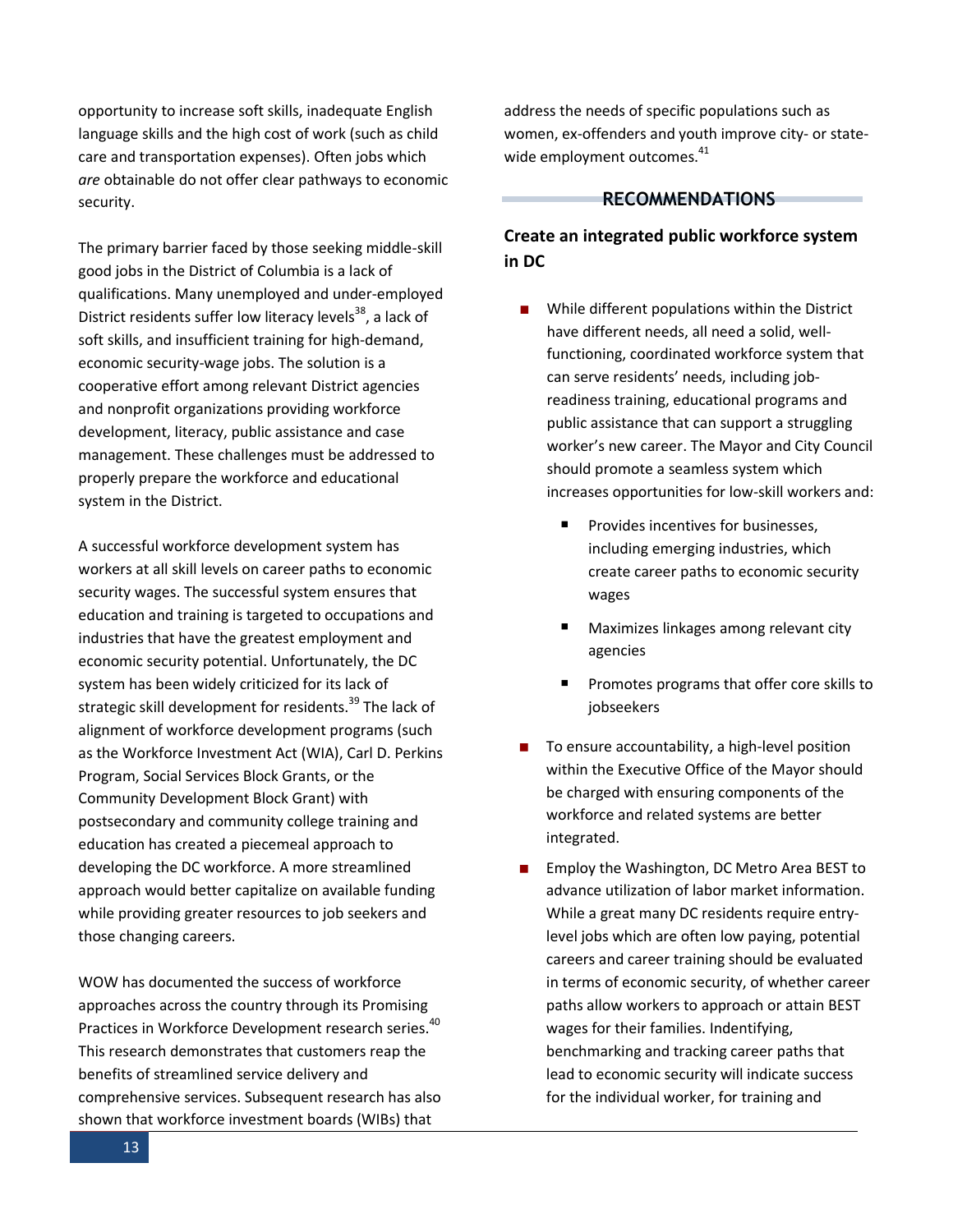services vendors, for other service providers, and for the city as a whole.<sup>42</sup>

Develop a system of transparency and accountability for all city agencies that provide education and training. Such a system strengthens connections to businesses and improves measures of success. Aggregate and anonymous client-level data should be collected to assess customers' movement toward economic security.<sup>43</sup>

## **Fully employ a sector approach within the DC workforce system**

A sector approach addresses worker and employer needs for a specific industry sector, such as manufacturing, health care or construction. A successful approach brings together multiple parties to promote growth in the targeted industry, improve employers' outcomes, and improve job quality and prospects for workers.

An Urban Institute study of local WIBs that participated in a sector employment demonstration project found that there was no one "best" organizational structure for initiating and operating a sector project, but effective WIB roles ranged from a high level of WIB member involvement in attracting support from the business community, to day-to-day involvement of One-Stop staff in recruiting and orienting participants, to conducting better contract monitoring activities and overseeing implementation.<sup>44</sup>

The DC WIC has taken initial steps to undertake a sector approach in the fields of hospitality and construction.<sup>45</sup> These sectors should be examined from the perspective of today's information on growing industries and on the development of career paths beginning with entry-level jobs to those that pay economically secure wages.

Recent data from the Washington Area Women's Foundation's Portrait Project reveal that DC's singlewomen-headed households with children are

struggling most to make ends meet and face high rates of poverty.<sup>46</sup> In the District, more than 1-in-5 womenheaded households with children is poor, and nearly two-thirds of such families live in unaffordable housing.<sup>47</sup> A targeted sector-based effort should therefore include opportunities for women in nontraditional occupations, wherein women comprise only a small portion of the workforce.**<sup>48</sup>**

#### **Eliminate the work-first approach to training**

Both WIA and TANF have a "work first" approach to service delivery. Such an approach pushes participants into putting work first, taking any job that reduces need for public assistance, regardless of their barriers to work, career goals or training needs. During a recession this approach is unduly punitive. The National Bureau of Economic Research has found that welfare reforms have reduced by 20-25% the probability that women aged 21-49 will attend high school and that those aged 24-49 will attend college.<sup>49</sup> Understanding that increased education leads to increased income and community stability, DC should move from the punitive work first model to one that enables single parents to prepare for jobs that will support their families and no longer require public assistance.

An example of legislation which could move the District in that direction is the "Temporary Assistance for Needy Families ("TANF") Educational Opportunities and Accountability Act of 2010," introduced by Councilmember Michael Brown. The bill would require assessment on in-take of every TANF-eligible client and "expand the current list of acceptable work activities to include vocational education, adult basic education, participation in secondary education, and GED preparation....<sup>"50</sup> The bill would require collection of data on training program completion rates, employment, and employment retention up to 12 months.

## **Strengthen Educational Opportunities for DC Adult Learners**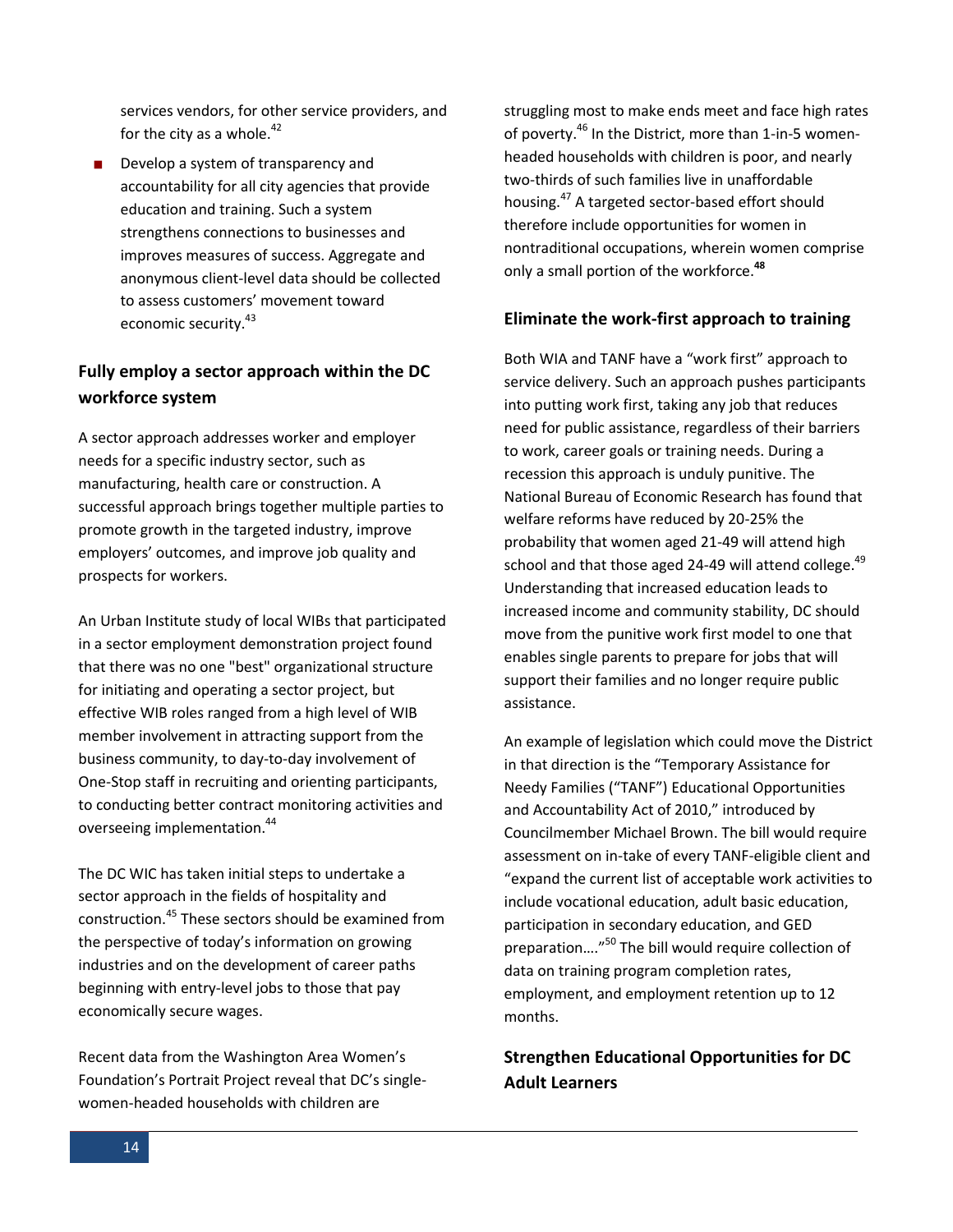- $\blacksquare$  The city must not only expand access to higher education, but provide services where citizens most need them, including the District's east side, where residents could benefit from education related to high-demand occupations.<sup>51</sup>
- The District should address the current literacy crisis in the city by setting a goal to increase adult literacy by 20% (22,800 adults) each year between 2011 and 2015 with a focus on building more intergenerational and FCE (Functional Literacy) programs throughout the community
- The University of the District of Columbia (UDC) should undertake strategies to strengthen its role as a community college. UDC is an integral part of the workforce system and must provide a well-rounded education that incorporates a career pathways approach and to better align their workforce development mission areas and academic credentialing. CCDC's Workforce Development & Lifelong Learning division should be supported in its efforts to bring training to the many neighborhoods of the city and to help build seamless pathways to work in growth industries.
- The District should develop and implement a clear vocational education plan with the goal of preparing students, Perkins Act administrators and Career and Technical educators to work with wage adequacy standard.

#### **OCCUPATIONAL SEGREGATION HAS NOT DECREASED AND JOBS ARE NOT FAMILY-FRIENDLY**

Occupational segregation prevents women and men from fulfilling their professional potential. More specifically, for women segregation has often resulted in jobs, such as service provision and care giving, that are lower paying and offer fewer benefits. In 2008, one-half of all working women were clustered into just 5% of the occupations tracked by the US Bureau of Labor Statistics.<sup>52</sup> Such segregation is reinforced by job training efforts: 55.6% of male Workforce Investment

Act (WIA) training recipients are trained in occupations relating to installation, repair, transportation, production and material moving skills, while just 8.3% of female recipients are similarly trained. In addition, 47.4% of female training recipients are trained in service, sales and clerical occupations, compared to 13.8% of male recipients.<sup>53</sup> As a result, women continue to face greater rates of poverty than men, and in 2009, over 16.4 million American women were living in poverty, including nearly 7 million women living in extreme poverty (income below half of the federal poverty line). Poverty among men also rose in 2009, but remained substantially lower than poverty among women. 54

While women represent approximately half of the workforce, they are underrepresented in growing occupations. Both research and practice document that women are interested in and capable of performing a wide range of infrastructure jobs, from low-skilled laborer to the most skilled trades.<sup>55</sup> These jobs, which are considered nontraditional for women, are typically good for women—they often pay 20-30% more than traditionally female jobs and often provide better benefits, greater career and training opportunities, established career ladders and higher job satisfaction. A focused effort can ensure women are intentionally included in such occupations and more likely to approach or achieve economic security.

#### **RECOMMENDATIONS**

#### **Improve Women's Middle-Skill Education, Training and Hiring**

- Promote pre-apprenticeship training programs for low-income populations and in nontraditional jobs for women. Programs should include recruitment, job placement and retention, career pathways and work supports that are coordinated by nonprofits, joint labormanagement councils or other public private efforts.
- Build career awareness for women and girls about "nontraditional" careers. Conduct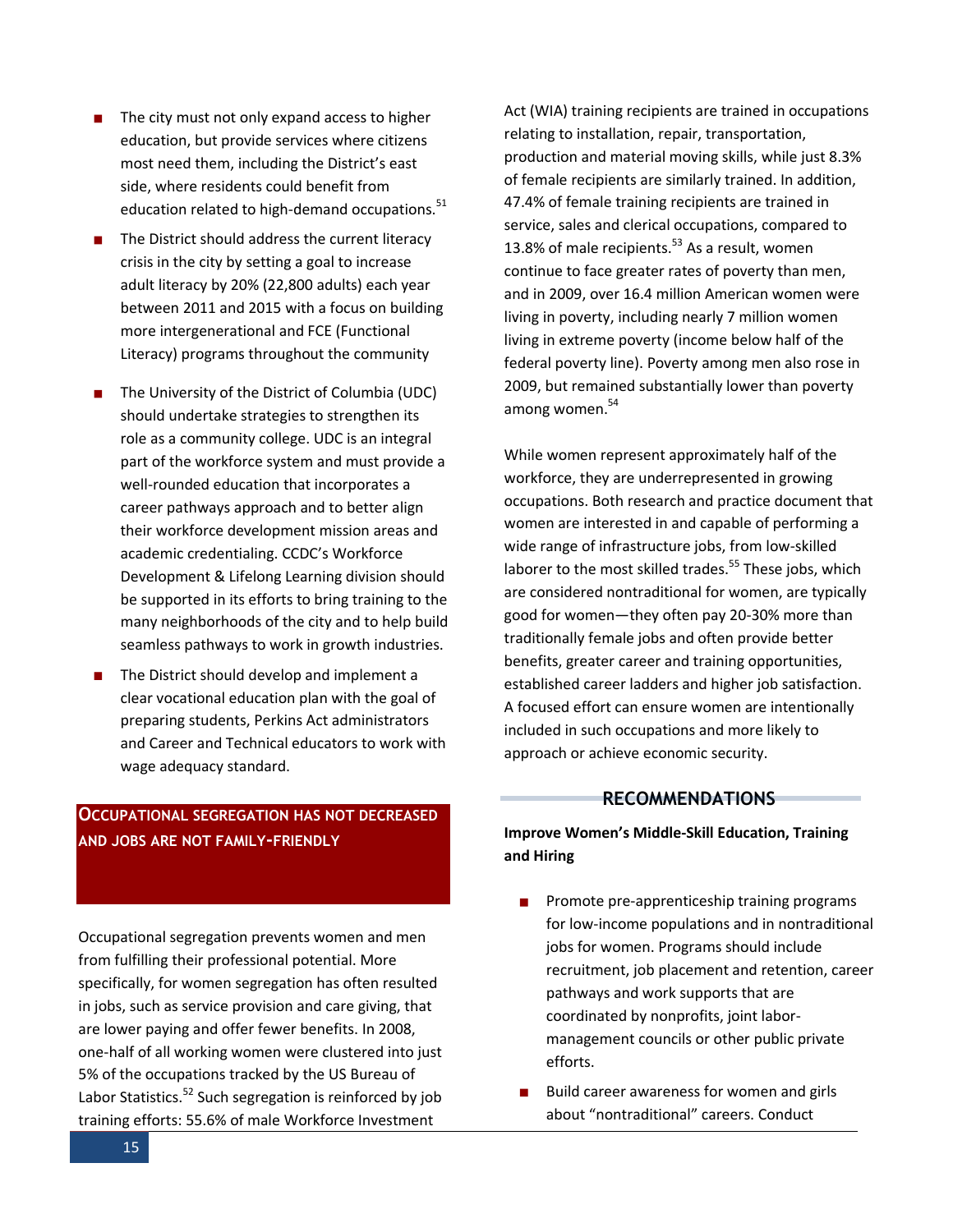outreach, assessment and pre-apprenticeship training to prepare women for construction and other male-dominated industries.

- $\blacksquare$  Fund pre-apprenticeship and outreach programs, as well as wrap-around services (e.g. child care subsidies, mentoring) to increase the supply of qualified women.
- **Apply for grants through the Federal Highway** Administration's On-the-Job Training/Supportive Services Program. This program allows states to use one-half of one percent of federal dollars received on training programs for populations that are underrepresented in the construction field.
- Over 30 years ago, President Carter created [Executive Order 11246,](http://www.dol.gov/esa/ofccp/regs/compliance/fs11246.htm) requiring equal opportunity for women and minorities on federally funded construction sites and setting a hiring goal of 6.9% for women. The District should set a more ambitious local goal.
- **Promote collaboration. Forge collaborations with** industry and labor partners to promote workplace equity. Mega projects, those that cost more than \$1 billion and meet requirements for community interest, can be used to promote the use of community benefit agreements as well as demonstrate the effectiveness of increased hiring goals for women and minority workers.

In 2008, 50% of working women were clustered into 5% of occupations tracked by the US Bureau of Labor Statistics.

■ Encourage hiring of low-income individuals. Enact laws or regulations that require the hiring of individuals with current incomes equal to a selected proportion of the BEST Index for selected family types.

Integrate the goal of training and hiring women and minorities into CBAs beyond the requirements of DC's First Source Agreement Program.

#### **Promote workforce flexibility**

Research performed by the National Partnership for Women and Families indicates that more than onethird of working women do not have access to paid sick days; this number is even higher in female-dominated industries such as food service and child care.<sup>56</sup>

The Accrued Sick and Safe Leave Act, passed in 2008, requires District employers to provide paid leave days to employees. Full-time workers at businesses of 100 or more employees can earn up to seven paid sick days per year, those working at businesses with 25-99 employees can earn five paid sick days per year, and those working at smaller businesses can earn three paid sick days per year. The legislation exempts certain groups of workers including restaurant staff and employees who have worked less than one year for their employer, leaving some employees vulnerable.

Those not covered by sick leave policies lose wages for days they or their family members are sick. Nationwide, twenty percent of working mothers reported that they or a family member had been fired or disciplined by an employer for taking time off to care for sick family members. 57 This loss of pay contributes to economic instability.

Sick Leave policies allow workers to better care for their children and families, enhance their work performance and promote job security—without suffering repercussions. The Accrued Sick and Safe Leave Act also allows workers to use their sick days as "safe days," which allow employees paid time off for absences associated with domestic violence or sexual assault. Workers with leave do not risk unemployment when ill or when addressing family or personal needs, which creates a more stable workforce.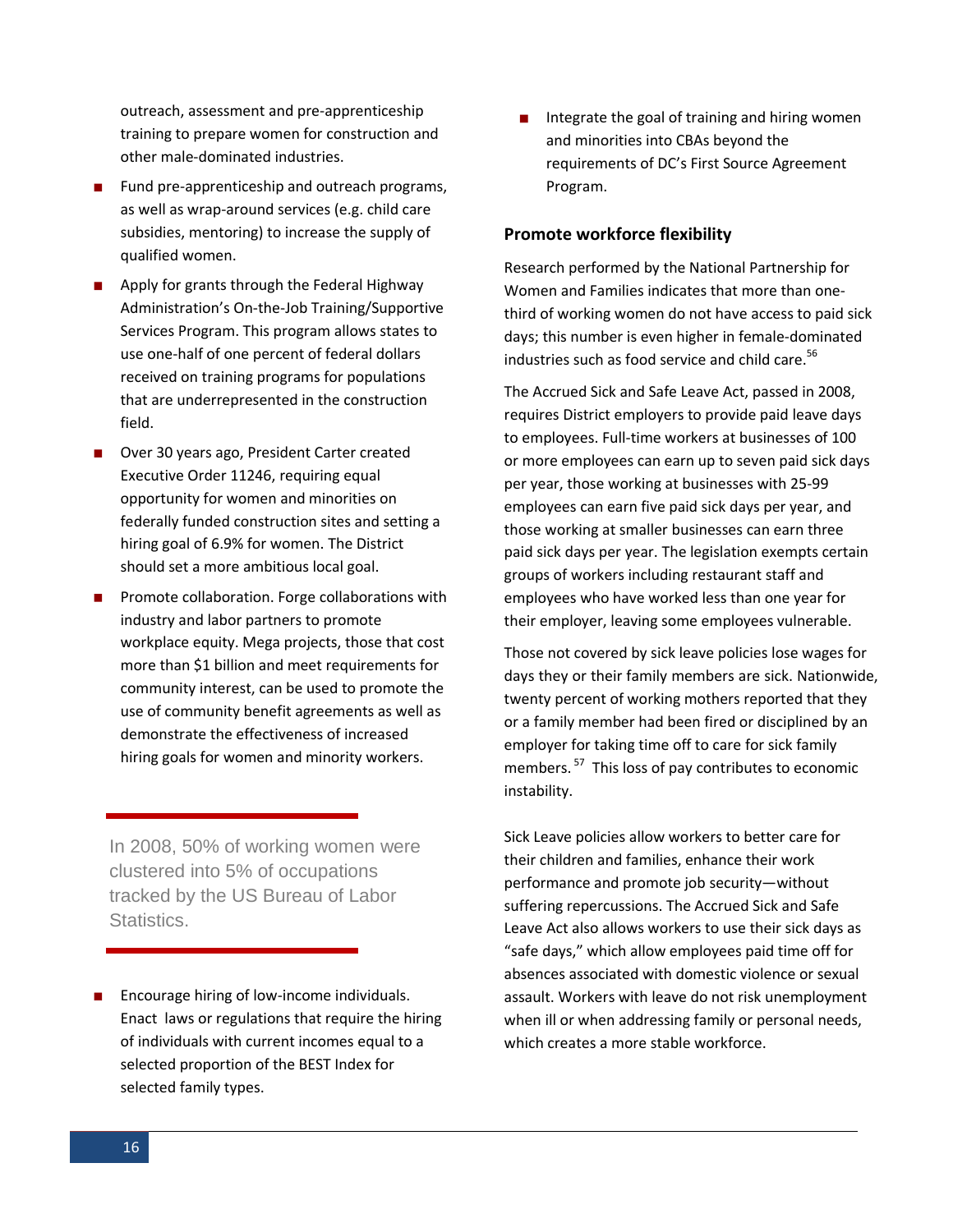The District leadership has thus far failed to sufficiently enforce the DC Sick Paid Leave law or improve working conditions by introducing new legislation.

# Conclusion

As recession slowly subsides, Washington, DC is focused on jobs. The recession was deepened by insecure workers, many with limited skills, who lost jobs or feared losing income. Many were overleveraged after borrowing to pay for increasingly expensive basic needs. Workers' crises were then perpetuated by

factors such as insufficient household savings and the District's weak unemployment insurance benefits. These sources of insecurity will still exist when Washington, DC emerges from recession. The Basic Economic Security Tables for the Washington, DC Metro Area provides a blueprint for building economic security through good jobs. Workers will in future have an even stronger interest in pursuing genuine economic stability, and as the city rebuilds and renews its economy, it must build stability on the only strong foundation—good jobs.

#### Building the Economic Security of DC Residents through Good Jobs

- 1. Establish economic security as a goal for all workers and all communities
- 2. Increase the number of good, middle-skill jobs in the District
- 3. Integrate economic development and workforce development efforts
- 4. Improve education and training opportunities for workers without 4-year degrees
- 5. Strengthen adult education and the DC community college system
- 6. Adopt a sector approach to training efforts
- 7. Employ the Basic Economic Security Tables to guide efforts to improve economic security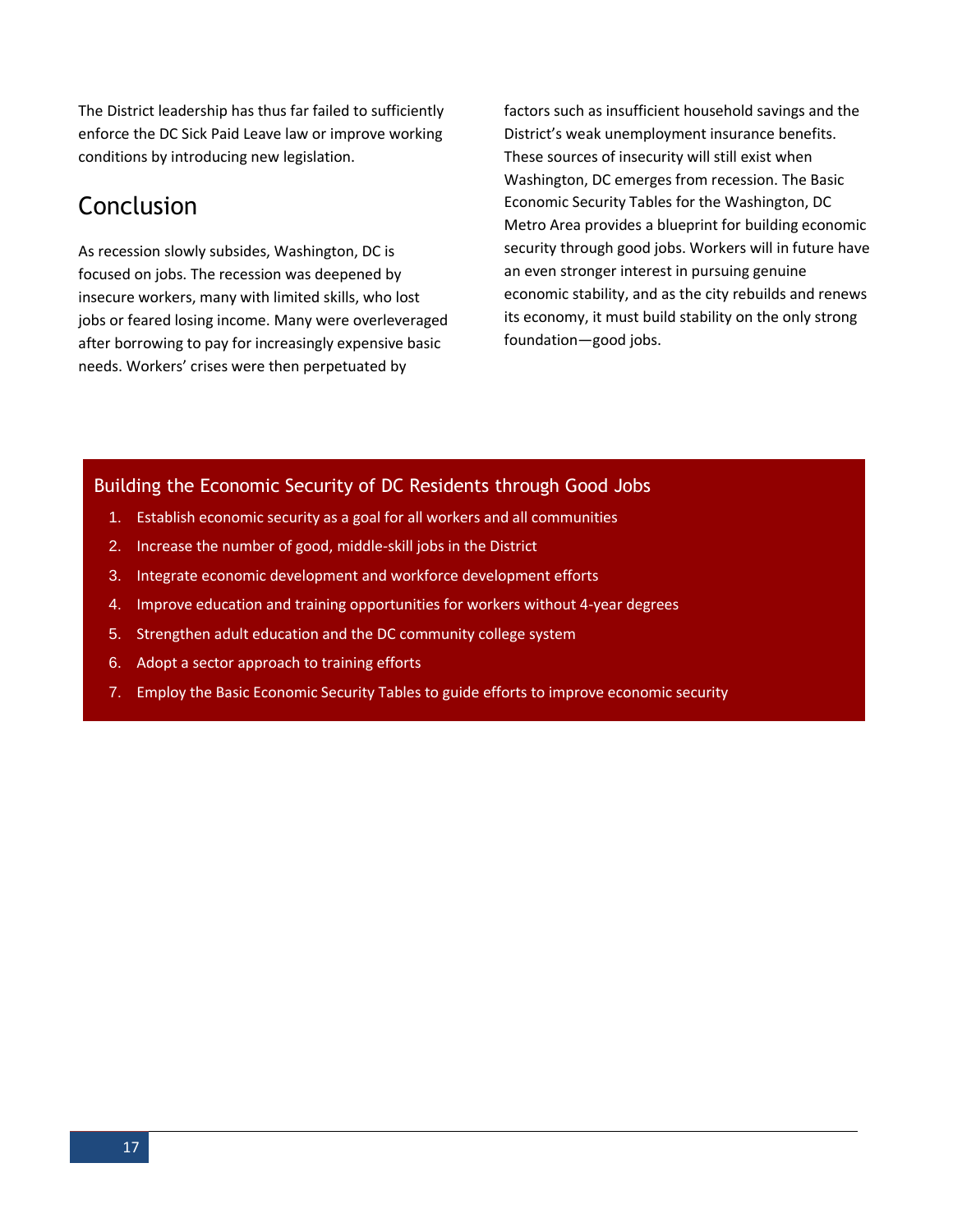#### **Appendix A: BEST Components**

**Housing and Utilities**: BEST housing expenses are adjusted US Department of Housing and Urban Development (HUD) Fair Market Rents (FMR). FMRs for Washington, DC are the 40<sup>th</sup> percentile of rents across the city, by number of bedrooms. FMRs are separated into rent and utilities values using expense ratios created by HUD during the annual FMR update process.

**Food**: BEST food costs are taken from the USDA Low-Cost Food Plan, which presents an age-specific, no-frills diet consisting entirely of foods prepared and eaten at home.

**Transportation**: BEST Transportation costs are those of 7-day Metro bus and rail passes for workers (only). Workers are assumed to use only public transportation for all of their travel needs.

**Child Care**: BEST child care expenses are age-specific market rates taken from the Washington, DC childcare market rate survey. Monthly expenses are the 75<sup>th</sup> percentile of all care rates in the city. Licensed family care (care provided in the care provider's home) rates are used for infants and toddlers. Licensed care center rates are used for preschool and school-age children.

**Personal and Household Items**: BEST personal and household items expense is equal to 27% of a family's housing, utility and food expenses. This ratio is based on renters' average expenditures, taken from the US Bureau of Labor Statistics' Consumer Expenditure Survey. Clothing, housekeeping supplies, personal care products, a landline telephone and minimal life insurance and bank fees are captured under this heading.

**Health Care**: BEST health care costs are health insurance premiums and out-of-pocket costs. Health care premiums for workers with employer- sponsored health insurance are average premiums, by state, for individual, employee-plus-one or family coverage. Out-of pocket expenses are average expenses by age group. BEST non-employer sponsored health insurance premiums are those for the least expensive plans which approximate typical employer-sponsored plans. Expenses are based on data from the US Department of Health and Human Services' Medical Expenditure Panel Survey.

**Taxes and Tax Credits**: Federal payroll taxes and federal, state and local income taxes are calculated for each family type based on the family's BEST income requirements. Sales taxes are calculated based on personal and household item spending. Tax credits calculated include: 1) federal EITC; 2) federal child tax credit; 3) federal child and dependent care credit; 4) federal Making Work Pay credit; 5) DC EITC and 6) DC dependent care credits.

**Emergency Savings**: BEST emergency savings is the amount of savings needed to meet basic needs during a "typical" period of unemployment, defined as the median term of unemployment, 8.9 weeks, during the most recent complete business cycle (2001-2007). A family must save enough to replace their current BEST income. The BEST assumes that Washington, DC families with access to unemployment insurance will receive the 2009 city average of 22% of their preunemployment wages in benefits (up to the maximum UI benefit of \$1,436 per month).

**Retirement Savings**: BEST retirement savings is the amount of savings, less average Social Security benefits, that workers need at time of retirement to remain economically secure throughout an average retirement period. Workers with access to employment-based retirement benefits are assumed to save into a 401(k) and receive the national average employer match. All other workers save into Individual Retirement Accounts.

**Education Savings:** BEST education savings is the monthly saving amount needed to finance a child's post-secondary education without incurring debt. BEST assumes that parents save consistently for 17 years, and that the child lives at home and attends community college in DC for the first two years, transfers to a public university for a bachelor's degree, and works during the summers.

**Homeownership Savings:** Homeownership savings is the monthly savings amount needed to pay a 20% down payment and closings costs on a home at the25th percentile of all home prices, by number of bedrooms, in Washington, DC.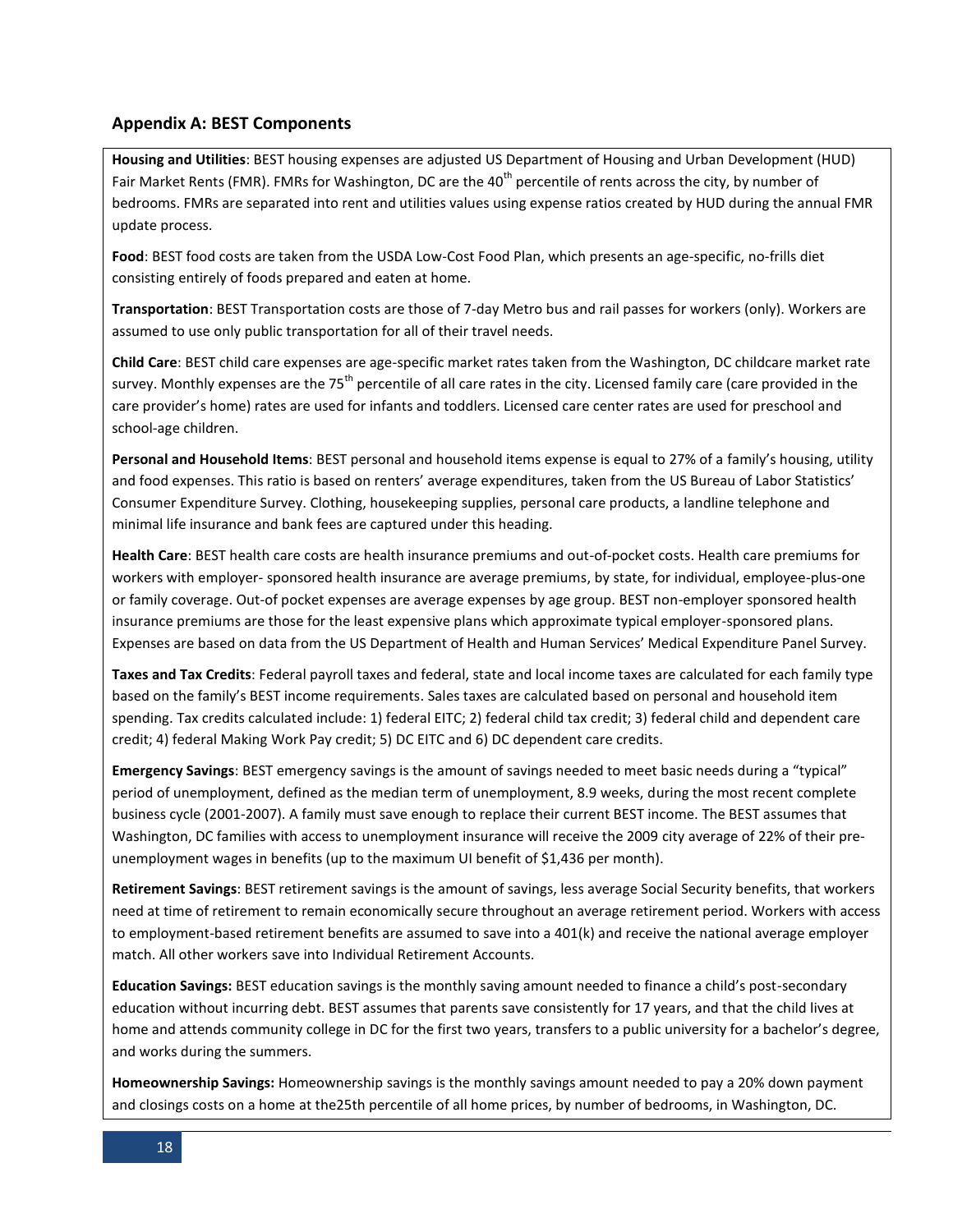<sup>4</sup> Children younger than 19 are divided into four age categories: infant, preschooler, schoolchild and teenager (with toddlers included in the infant category).

<sup>5</sup> Many BEST expenses are applicable to working adults 65 and older. However, such older adults are likely to participate in Medicare, and to receive Social Security, which contradict BEST health care and income assumptions. For information on the income needs of fully-retired elders, see Wider Opportunities for Women's Elder Economic Security Standard Index at www.wowonline.org.

 $^6$  Because the BEST assumes both adults in a two-adult household have the choice to work and do work outside the home, families pay child care and other costs for as many as six children. This causes BEST annual income requirements to reach levels attainable only by affluent households. Areas for further research include the financial status of large families, and how large families with two working adults respond to child care needs in the Washington, DC metro area.

7 US Bureau of Labor Statistics. "Labor Force Statistics from the Current Population Survey." *US Bureau of Labor Statistics.* September 2010. http://data.bls.gov/ (accessed September 27, 2010).

US Bureau of Labor Statistics. "Local Area Unemployment Statistics." *US Bureau of Labor Statistics.* September 2010. http://data.bls.gov (accessed September 27, 2010).

8 US Bureau of Labor Statistics. "Regional and State Employment and Unemployment: January 2007." *US Bureau of Labor Statistics.* March 8, 2007. http://www.bls.gov/news.release/archives/laus\_03082007.pdf (accessed September 27, 2010).

US Bureau of Labor Statistics. "B-14. Employees on Nonfarm Payrolls in States and Selected Areas by Major Industry." *US Bureau of Labor Statistics.* September 2010. http://www.bls.gov/sae/eetables/saetableb14.pdf (accessed September 27, 2010).

9 US Bureau of Labor Statistics. "Local Area Unemployment Statistics." September 2010. http://www.bls.gov/lau/ (accessed October 2010).

<sup>10</sup> Kerstetter, Katie. *Increase in DC's Unemployment Rate Falls Most Heavily on Those Least Able to Afford it*. Washington, DC: DC Fiscal Policy Institute, 2010.

 $11$  Qualitv iobs are those that incorporate "benefits, job security, advancement opportunities, work schedule, health and safety, and fairness and worker voice." Center for Law and Social Policy. *Opportunity at Work: Improving Job Quality.* Washington, DC: Center for Law and Social Policy, 2007.

<sup>12</sup> Wider Opportunities for Women. "Promising Practice #5: Increasing Access to Work Supports Overview." *Wider Opportunities for Women.* 2010. http://wowonline.org/ourprograms/promising/seven/05.asp (accessed September 17, 2010).

<sup>13</sup> Wider Opportunities for Women. *Reality Check: Promoting Self Sufficiency in the Public Workforce System: Working with Women, Youth and Ex-Offenders.* Washington, DC: Wider Opportunities for Women.

<sup>14</sup> US Census Bureau. 2009 American Community Survey.

<sup>15</sup> US Bureau of Labor Statistics. "7. Employment Status of the Civilian Noninstitutional Population 25 Years and Over by Educational Attainment, Sex, Race, and Hispanic or Latino Ethnicity." *US Bureau of Labor Statistics.* September 2010.

http://www.bls.gov/cps/cpsaat7.pdf (accessed September 27, 2010).

<sup>16</sup> US Census Bureau. 2009 American Community Survey.

<sup>17</sup> US Bureau of Labor Statistics. "Employment Projections: 2008-2018 Summary." *Economic News Release.* December 10, 2009. http://www.bls.gov/news.release/ecopro.nr0.htm (accessed September 19, 2010).

<sup>18</sup> US Bureau of Labor Statistics. "11. Employed Persons by Detailed Occupation, Sex, Race, and Hispanic or Latino Ethnicity." *Household Data: Annual Averages*. August 9, 2010. http://www.bls.gov/cps/cpsaat11.pdf (accessed October 25, 2010).

<sup>19</sup> Metropolitan Washington Council of Governments. *Closing the Gaps to Build the Future: Improving Workforce Development in the National Capital Region.* Washington, DC: Metropolitan Washington Council of Governments, 2010, p 30.

<sup>20</sup> Office of Revenue Analysis. *District of Columbia Special-Purpose Funds Revenue Report*. Washington, DC: Government of the District of Columbia, 2010.

<sup>21</sup> District of Columbia Department of Small and Local Business Development. "Industrial Revenue Bond (IRB)." *Small and Local Business Development*. http://www.dslbd.dc.gov/olbd/cwp/view,a,3,q,633601.asp (accessed October 29, 2010).

<sup>22</sup> Office of the Deputy Mayor for Planning & Economic Development. "Lower Taxes for High-Tech Companies." *DC Business Incentives Map*. http://geospatial.dcgis.dc.gov/incentive (accessed October 29, 2010).

<sup>23</sup> Du, Dang and Ed Lazere. "DC's High-Tech Tax Incentives Are Not Working: Proposal to Expand Tax Breaks for High-Technology Businesses Has Little Merit." *DC Fiscal Policy Institute*. February 22, 2008. http://www.dcfpi.org/dc%E2%80%99s-high-tech-taxincentives-are-not-working-proposal-to-expand-tax-breaks-for-high-technology-businesses-has-little-merit (accessed October 29, 2010).

<sup>24</sup> DC Jobs Council. *Toward a New Vision of Workforce Development in the District of Columbia.* Washington, DC: Wider Opportunities for Women, 2007, p 4.

 $\overline{\phantom{a}}$ 

<sup>1</sup> DC Fiscal Policy Institute. "Poverty in DC Remains as High as at the End of the Last Recession, New Census Bureau Data Show." *DC Fiscal Policy Institute.* August 26, 2008. http://www.dcfpi.org/poverty-in-dc-remains-as-high-as-at-the-end-of-the-last-recession-new-

census-bureau-data-show (accessed October 4, 2010).<br><sup>2</sup> Lake Research Partners. *Cross Generational Perspectives on Economic Security*. Washington, DC: Wider Opportunities for Women, 2010. For more information on the Building Bridges to Economic Security Campaign, please visit www. wowonline.org/buildingbridges  $3$  Ibid.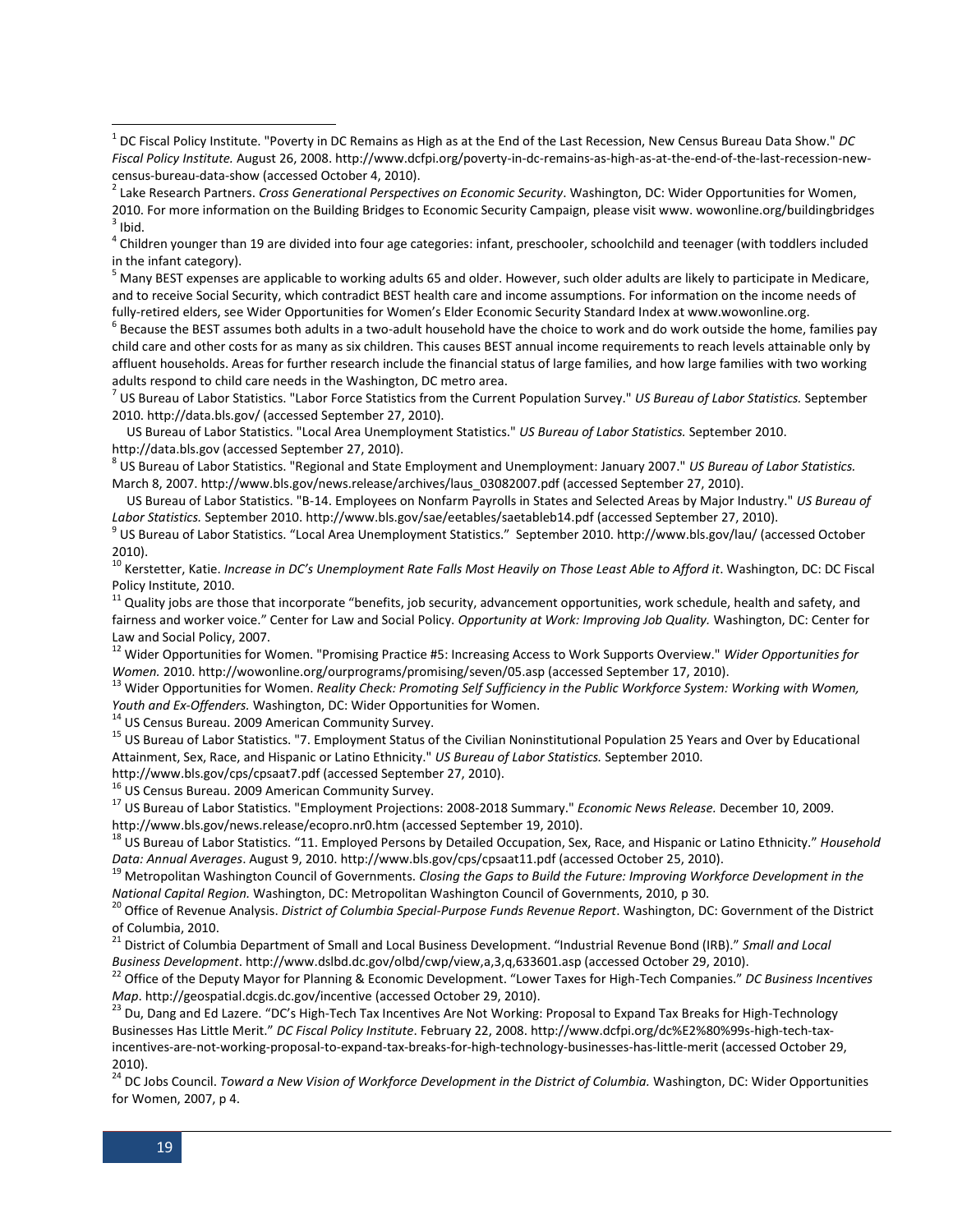<sup>25</sup> DC Jobs Council. *Toward a New Vision of Workforce Development in the District of Columbia.* Washington, DC: Wider Opportunities for Women, 2007, p 2.

<sup>26</sup> Wider Opportunities for Women. *Making Work Pay in the District of Columbia: A Blueprint for Action for the DC Workforce Development System.* Washington, DC: Wider Opportunities for Women, 2005.

<sup>27</sup> Schweke, Bill. *A Progressive Economic Development Agenda for Shared Prosperity: Taking the High Road and Closing the Low*. Washington, DC: Corporation For Enterprise Development, 2006.

<sup>28</sup> "Community High Road Agreement: For Seattle's Residential Retrofit Program." *Green For All.* June 11, 2010.

http://greenforall.org.s3.amazonaws.com/pdf/SEATTLE\_HIGH\_ROAD\_AGREEMENT.pdf (accessed October 28, 2010).

<sup>29</sup> District of Columbia, Office of Planning. "Green Collar Jobs Demand Analysis." *District of Columbia: Office of Planning*. February 2009. http://planning.dc.gov/planning/cwp/view,a,1282,q,647279.asp (accessed November 24, 2010).

 $30$  According to the DOES website, "[T]he First Source Agreement Program assures city residents priority for new jobs created by municipal financing and development programs." It mandates that "all projects funded in whole or in part with District of Columbia funds, or other funds which the District administers, shall provide for increased employment opportunities for District residents."

District of Columbia, Department of Employment Services. "First Source Program." *District of Columbia: Department of Employment Services.* http://www.does.dc.gov/does/cwp/view,a,1232,q,537680.asp (accessed September 18, 2010).

<sup>31</sup> Wider Opportunities for Women. "Testimony at the City Council Hearing on UDC Oversight." November 2007.

<sup>32</sup> Wider Opportunities for Women. *A Women's Agenda for Job Creation.* Washington, DC: Wider Opportunities for Women, 2009, p 3. 33 Sonn, Paul K., Leslie Moody, Steve Savner, and Laura Barett. "Re: Guidance Feedback: Comments On "Updated Implementing Guidance for the American Recovery and Reinvestment Act of 2009"." *National Employment Law Project.* April 2009. http://nelp.3cdn.net/785b3ca51839ebdd2d\_nrm6ii7h9.pdf (accessed September 17, 2010).

<sup>34</sup> McMurray, Mark. "Ohio Goes HIRE to Get Citizens Back to Work." *Unleash the Monster: Powering a High Performance Workforce.* July 30, 2010. http://www.unleashthemonster.net/state-local/ohio-goes-hire-to-get-citizens-back-to-work/ (accessed September 18, 2010).

<sup>35</sup> Stangler, Dane & Robert E. Litan. *Where Will the Jobs Come From?* Washington, DC: Ewing Marion Kauffman Foundation, 2009.

<sup>36</sup> de Renzy, Elizabeth, and Lora Silver. *Job Creation Through Microenterprise Development.* San Francisco, CA: Women's Initiative, 2010. <sup>37</sup> Ewing Marion Kauffman Foundation. "Kauffman Foundation Emphasizes Importance of Young Businesses to Job Creation in the US." *Ewing Marion Kauffman Foundation.* November 5, 2009. http://www.kauffman.org/newsroom/kauffman-foundation-analysisemphasizes-importance-of-young-businesses-to-job-creation-in-the-united-states.aspx (accessed September 18, 2010).

<sup>38</sup> DC LEARNS. "How Many DC Residents are Illiterate? A Simple Question with a Complex Answer." *DC LEARNS*. July 15, 2010. http://dclearns.org/blog/2010/07/how-many-dc-residents-are-illiterate-a-simple-question-with-a-complex-answer/ (accessed November 9, 2010).

<sup>39</sup> DC Jobs Council. *Toward a New Vision of Workforce Development in the District of Columbia.* Washington, DC: Wider Opportunities for Women, 2007.

Ross, Martha, and Brooke DeRenzis. *Reducing Poverty in Washington, DC and Rebuilding the Middle Class from Within.* Washington, DC: Brookings Institute, 2007, p 19, 20.

Wider Opportunities for Women. *Making Work Pay in the District of Columbia: A Blueprint for Action for the DC Workforce Development System.* Washington, DC: Wider Opportunities for Women, 2005.

<sup>40</sup> Wider Opportunities for Women. "Promising Practice #5: Increasing Access to Work Supports Overview." *Wider Opportunities for Women.* 2010. http://wowonline.org/ourprograms/promising/seven/05.asp (accessed September 17, 2010).

<sup>41</sup> Wider Opportunities for Women. *Reality Check: Promoting Self Sufficiency in the Public Workforce System: Working with Women, Youth and Ex-Offenders.* Washington, DC: Wider Opportunities for Women.

<sup>42</sup> The 2006 Carl Perkins Career and Technical Education Act demonstrates how income measures can be incorporated to ensure workers are being trained in the skills they will need for good jobs. The 2006 Perkins Act incorporates Wider Opportunities for Women's Self Sufficiency Standard as a goal for local training programs that receive federal dollars. This allows localities to evaluate how well local training programs are preparing workers for self-sufficiency.

Wider Opportunities for Women. *Building Lifelong Economic Security Through the Career and Technical Education System: A Guide to Implementing the 2006 Carl Perkins Career and Technical Education Act- Perkins IV*. Washington, DC: Wider Opportunities for Women, 2008.

<sup>43</sup> Wider Opportunities for Women. *Making Work Pay in the District of Columbia: A Blueprint for Action for the DC Workforce Development System.* Washington, DC: Wider Opportunities for Women, 2005.

<sup>44</sup> Pindus, Nancy M., Carolyn T. O'Brien, Maureen Conway, Conaway Haskins, and Ida Rademacher. *Evaluation of the Sectoral Employment Demonstration Program.* Washington, DC: Urban Institute, 2004.

<sup>45</sup> Government of the District of Columbia. *Workforce Investment Annual Report: Program Year 2006, July 1, 2006-June 31, 2007.* Washington, DC: District of Columbia Department of Employment Services, 2007.

<sup>46</sup> Wider Opportunities for Women. *Making Work Pay in the District of Columbia: A Blueprint for Action for the DC Workforce Development System.* Washington, DC: Wider Opportunities for Women, 2005.

 $\overline{\phantom{a}}$